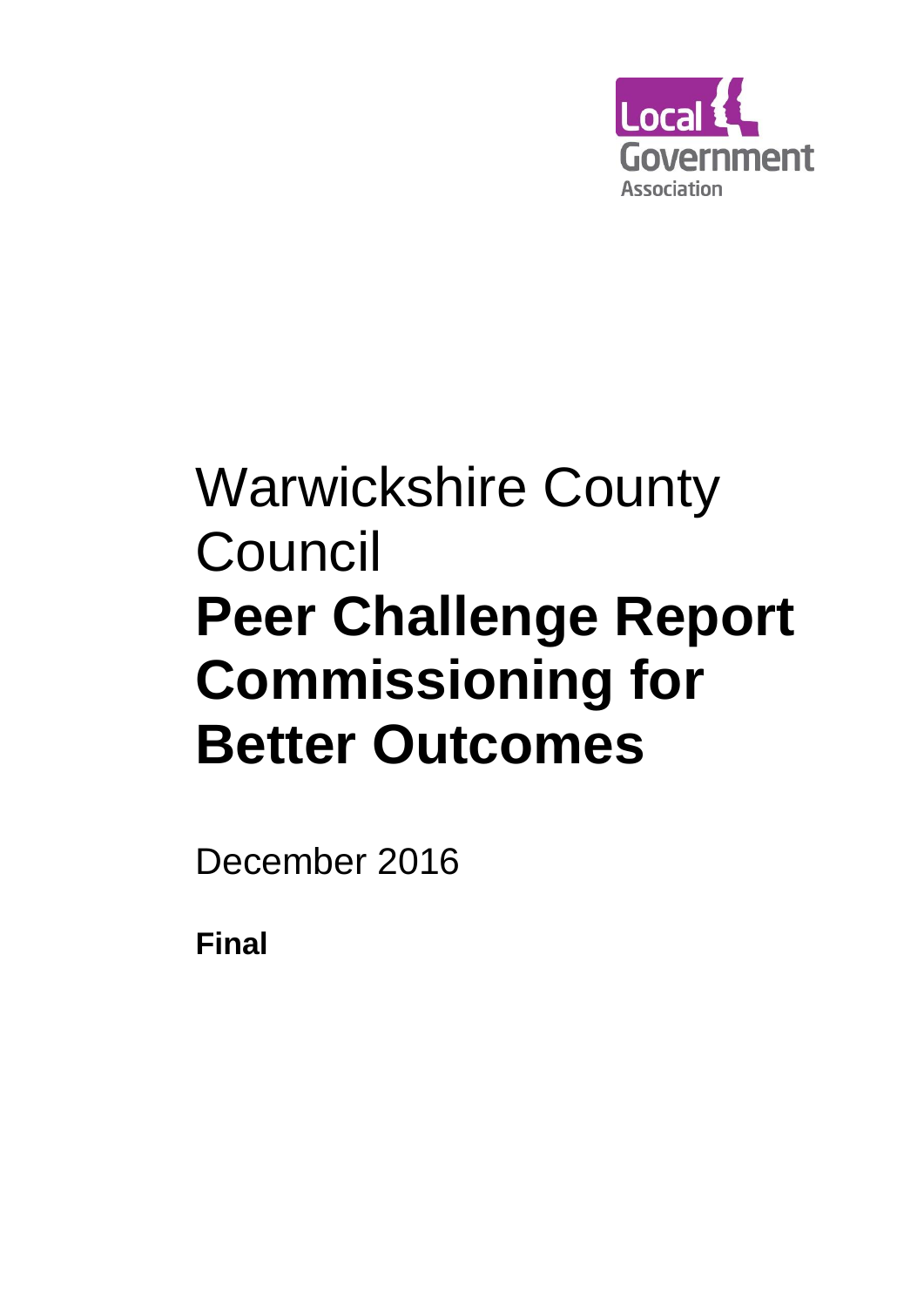# **Table of contents**

| Person Centred and Outcome Focused  14                             |  |
|--------------------------------------------------------------------|--|
| Promotes a Sustainable and Diverse Market Place 17                 |  |
|                                                                    |  |
|                                                                    |  |
|                                                                    |  |
|                                                                    |  |
| Appendix 1 – Commissioning for Better Outcomes<br><b>Standards</b> |  |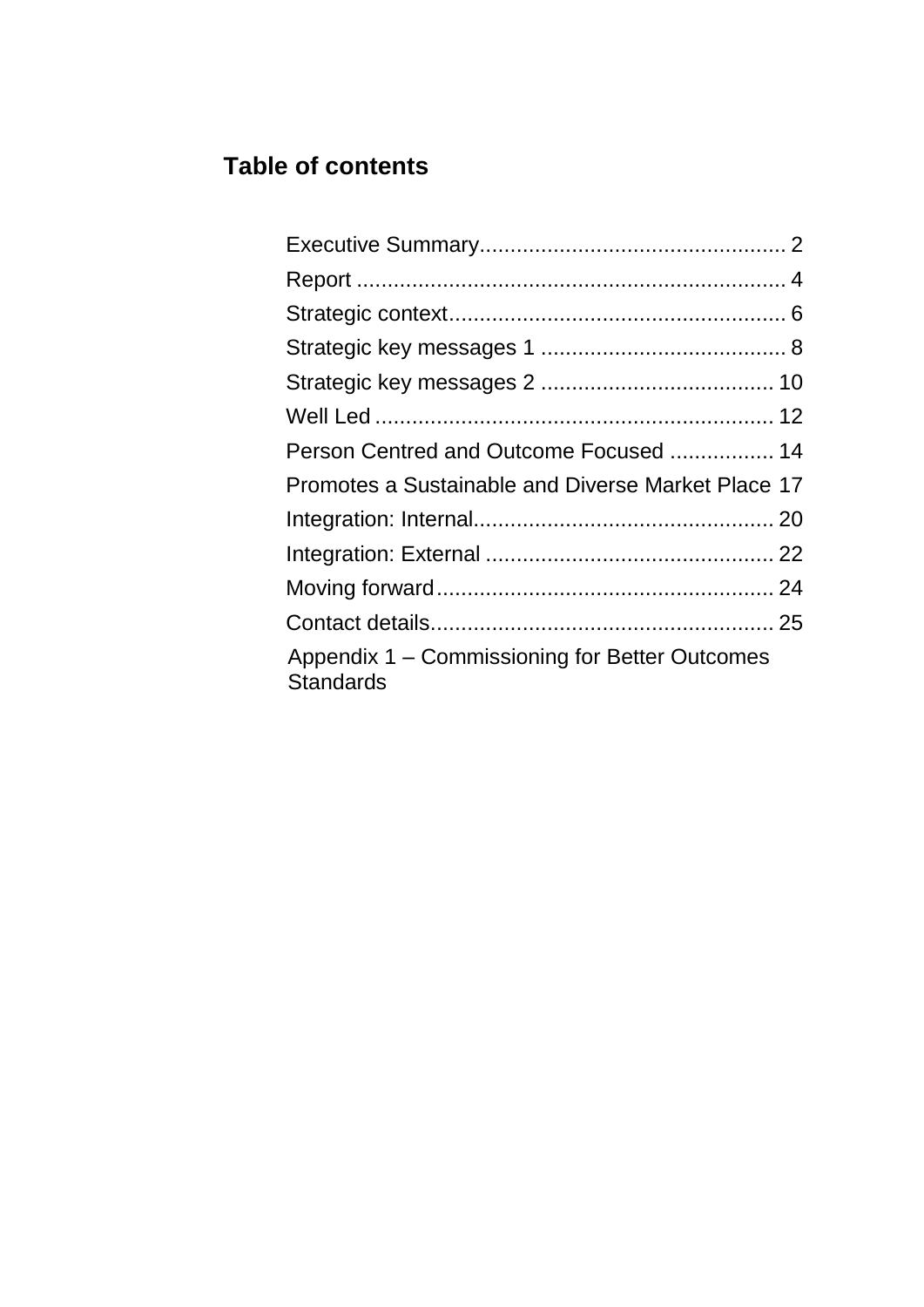# **Executive Summary**

Warwickshire County Council (WCC) asked the Local Government Association (LGA) to conduct a Commissioning for Better Outcomes Peer Challenge, focussing on the Councils' work on commissioning. The work was commissioned by John Dixon, Director of Adult Social Services, who was the client. He was seeking an external view on the quality of commissioning in Adult Social Care and with key partners to deliver good outcomes. The Council intends to use the findings of this peer review as a marker on their improvement journey. The focus for the review was:

- What does commissioning mean for staff at different levels in the council and for those who access services, and what behaviours are most useful?
- How far has the council gone on the commissioning journey?
- How risk averse is the council?

The team was impressed by the depth of understanding and knowledge shown by the Leader, DASS and Head of Strategic Commissioning. They were also impressed with the people that they met who were welcoming, open, capable and expressed a desire for change and improvement. There have already been a number of initiatives to improve collaborative arrangements across the partnership, not least the restructuring and refocussing of the Health and Wellbeing Board arrangements.

Within the People Directorate there was a strong focus on commissioning, with a clear focus on improving quality and effectively using strategic intelligence. In the team's view the commissioning function in the People's Directorate did not appear to be well integrated with other commissioning approaches elsewhere in the council to provide a coherent commissioning philosophy across the whole council. A question for the council is whether commissioning provides a corporate function or is best located where it is currently within the People's Directorate? In the team's view the way in which strategic commissioning is structured within the WCC may not provide a coherent approach and enable long-term relationships with providers and those using services (now and in the future) to be maintained and developed further. The use and nomenclature of interim senior staff may not encourage partner and other organisations to invest in relationships that they perceive will need to be re-established in the future and that do not contribute to a consistent and stable relationship.

The Customer Transformation Board, chaired by Executive Directors, provides the council with a high profile vehicle to manage the front door well. The language of prevention and demand management features strongly and the team heard evidence from some of the participants that the impact of the Board is beginning to be noticed in more collaborative behaviours. More needs to be done to ensure the potential of the Board to facilitate transformational change is realised.

Integration, both internally and with partners, is at an early stage. The council could be bolder and set out more clearly its ambitions for integration, with identifiable milestones, so that people and organisations can become more fully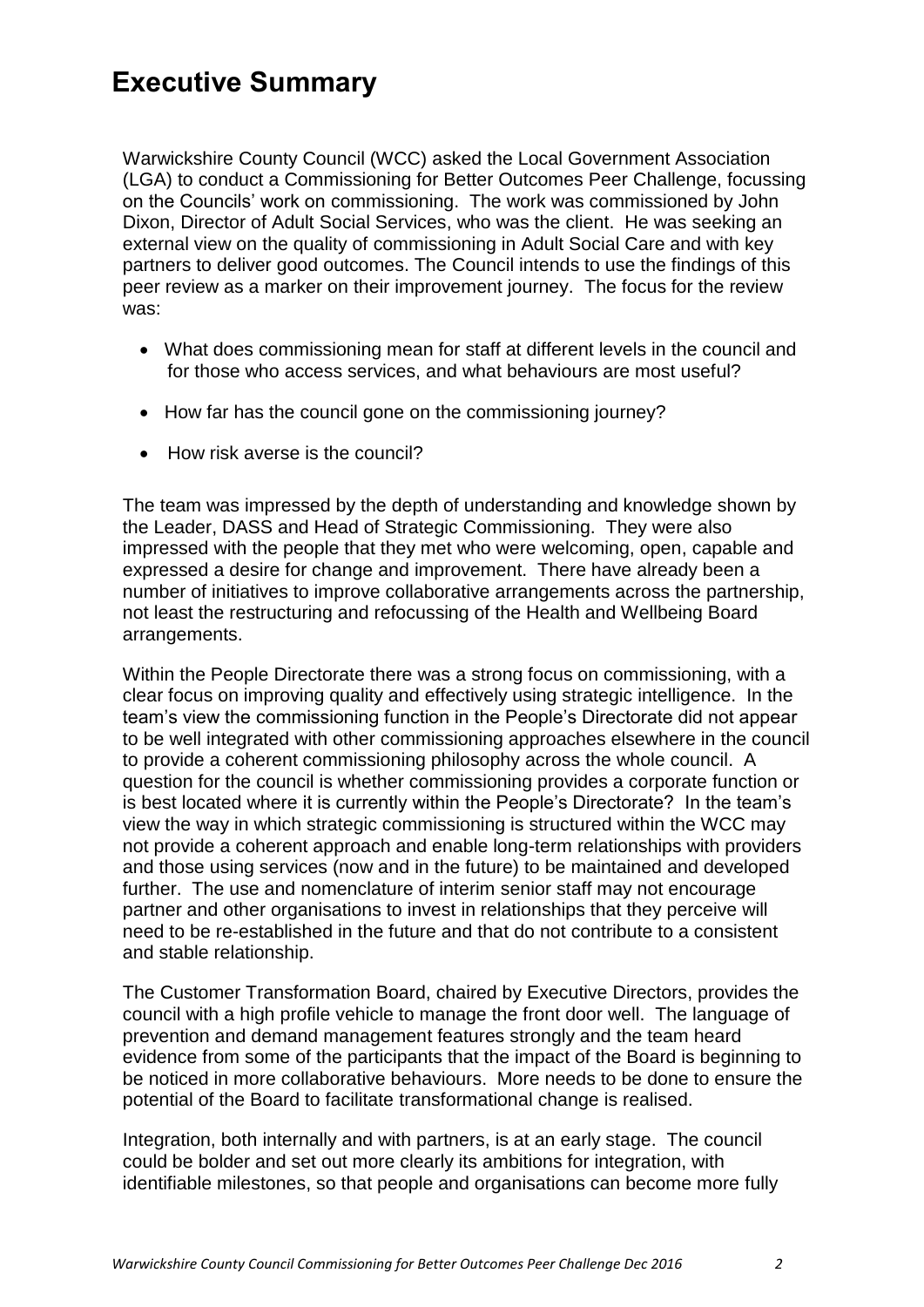involved. There needs to be a clearer understanding and engagement with the wider public service system so that any one part does not hold back the whole. There should be a joint approach to risk and how this is managed; at an operational, strategic and political level.

In the team's view more needs to be done to ensure that the front door is secure enough to effectively manage demand and drive prevention. A single point of entry would ensure that a consistent approach is being taken that can be clearly communicated to partners and service users. This needs to influence commissioning activity, which in turn helps to reinforce the message to service users. Intelligence from the customers' journey would enable commissioning to recommend interventions at different times, which may both save money and provide the service user with a better outcome. The team was aware that the MOSAIC information system is currently being used within children's services and that the intention is to make this available within adults services by summer 2017. This investment should provide richer information about individual customers and also aggregate intelligence about services.

The peer team wish WCC and its partners well on the commissioning journey and trust that this report helps you along the way.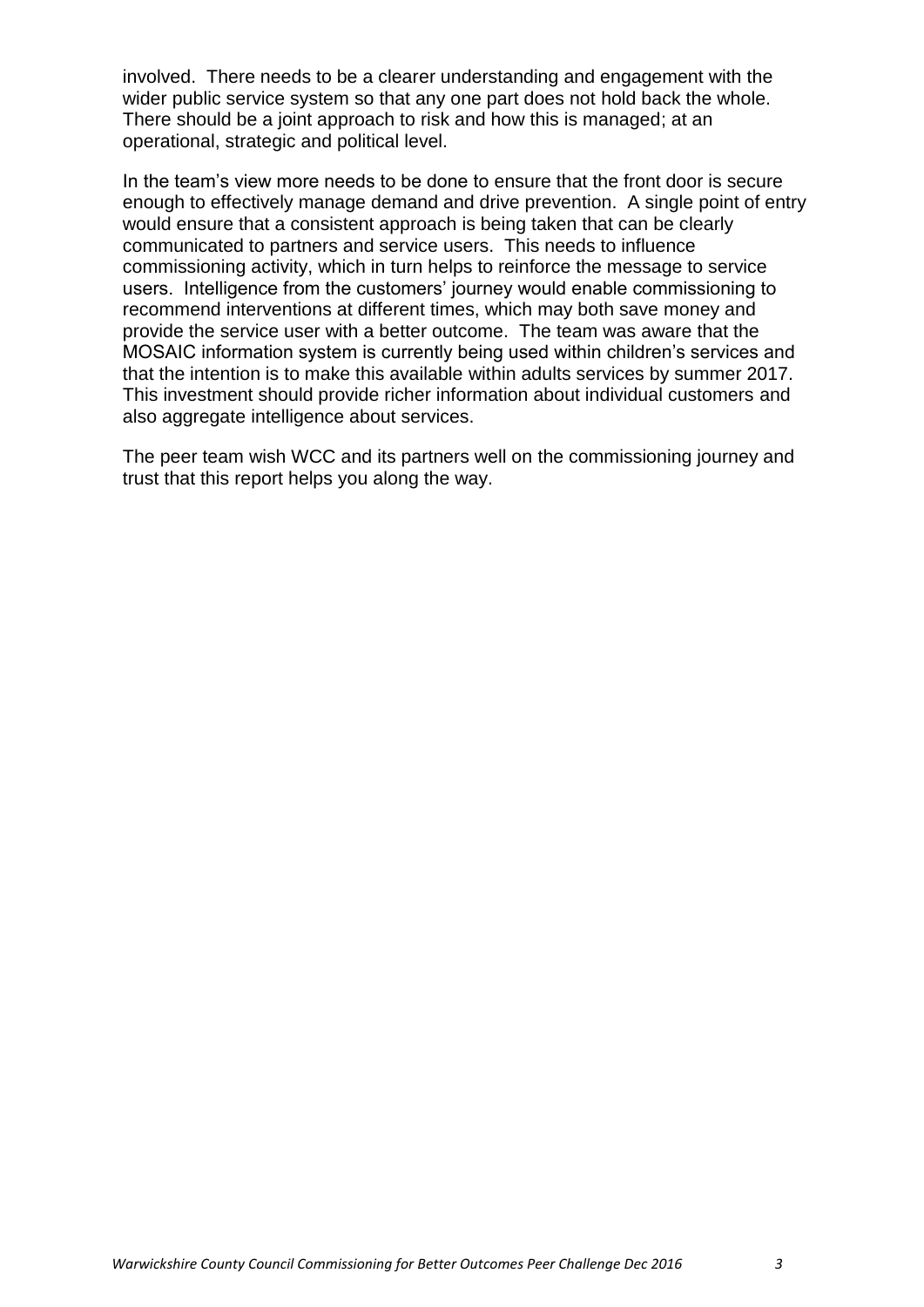# <span id="page-4-0"></span>Report **Background**

- 1. Warwickshire County Council (WCC) asked the Local Government Association (LGA) to conduct a Commissioning for Better Outcomes Peer Challenge, focussing on the Councils' work on commissioning. The work was commissioned by John Dixon, Director of Adult Social Services, who was the client. He was seeking an external view on the quality of commissioning in Adult Social Care and with key partners to deliver good outcomes. The Council intends to use the findings of this peer review as a marker on their improvement journey. The focus for the review was:
	- What does commissioning mean for staff at different levels in the council and for those who access services, and what behaviours are most useful?
	- How far has the council gone on the commissioning journey?
	- How risk averse is the council?
	- 2. A peer challenge is designed to help an authority and its partners assess current achievements, areas for development and capacity to change. The peer challenge is not an inspection. Instead it offers a supportive approach, undertaken by friends – albeit 'critical friends'. It aims to help an organisation identify its current strengths, as much as what it needs to improve. But it should also provide it with a basis for further improvement.
- 3. The benchmark for this peer challenge was the Commissioning for Better Outcomes Standards and the peer team was joined for part of their work by Dr Jenny Harlock, Birmingham University who was conducting a review of the standards on behalf of the LGA and ADASS. The current standards were used as headings in the feedback with an addition of the scoping questions outlined above. The three CBO domains were used with two others added, at the request of John Dixon, to make five key headings:
	- Well led
	- Person-centred and outcomes-focused
	- Promotes a sustainable and diverse market place
	- Integration: Internal
	- Integration: External
- 4. Commissioning in adult social care is the local authority's cyclical activity to assess the needs of its population for care and support services, then designing, delivering, monitoring and evaluating those services to ensure appropriate outcomes. Effective commissioning cannot be achieved in isolation and is best delivered in close collaboration with others, most particularly people who use services and their families and carers. Successful outcomes are described in the Adult Social Care Outcomes Framework, Making it Real Statements and ADASS top tips for Directors, but above all must be described and defined by people who use services.
- 5. The members of the peer challenge team were: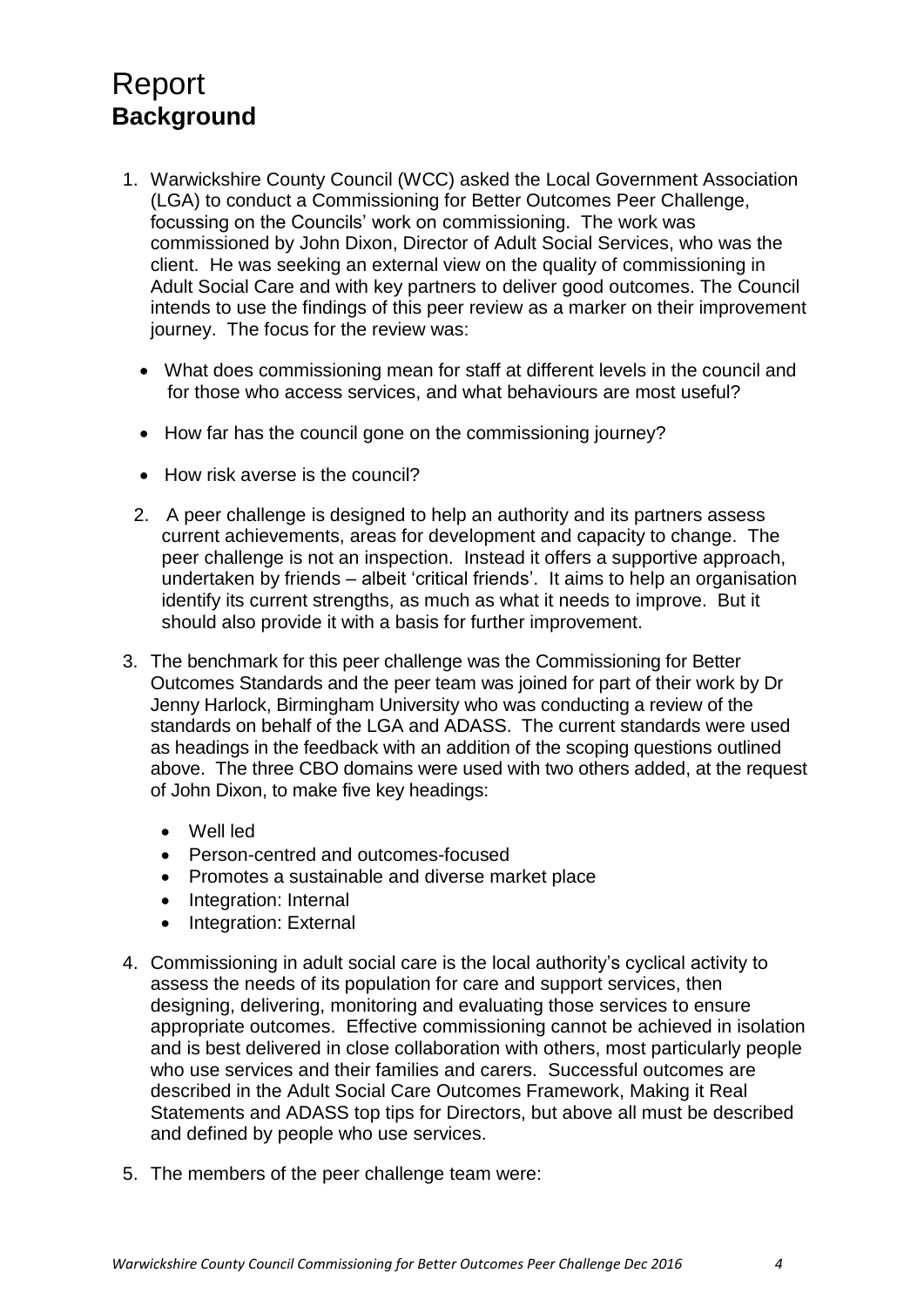- **Glen Garrod -** Executive Director of Adult Care and Community Wellbeing, Lincolnshire County Council
- **Cllr Graham Gibbens -** Cabinet Member for Adult Social Care and Public Health, Kent County Council
- **Jennie Stephens -** Chief Officer for Adult Care and Health, Devon County Council
- **June Graves -** Head of Care Commissioning, Housing and Safeguarding (Adults), West Berkshire Council
- **Perveez Sadiq -** Service Director Integrated Commissioning & Direct Services, Derby City Council
- **Daniel Casson –** Assistant Director, Business Development, Jewish Care
- **Dr Jenny Harlock -** Research Fellow, Health Services Management Centre, University of Birmingham
- **Jonathan Trubshaw -** Review Manager, LGA
- 6. The team was on-site from Tuesday  $28<sup>th</sup>$  November Friday  $2<sup>nd</sup>$  December 2016. To deliver the strengths and areas for consideration in this report the peer review team reviewed over sixty documents, held 60 meetings and met and spoke with at least 95 people over four on-site days spending 46 working days (WTE) on this project, the equivalent of more than 320 hours. The programme for the on-site phase included activities designed to enable members of the team to meet and talk to a range of internal and external stakeholders. These activities included:
	- interviews and discussions with councillors, officers, partners and providers
	- focus groups with managers, practitioners and frontline staff
	- Information from those who access services
	- reading a range of documents provided by the Council, including a selfassessment against key questions.

The LGA would like to thank John Dixon, Director of Adult Social Services, Chris Lewington, Head of Strategic Commissioning and Anita Lekhi, Planning, Performance and Improvement Manager for the excellent job they did to make the detailed arrangements for a complex piece of work across key partners with a wide range of members, staff and those who access services. The peer review team would like to thank all those involved for their authentic, open and constructive responses during the review process and their obvious desire to improve outcomes; the team were all made very welcome.

7. Our feedback to the Council on the last day of the review gave an overview of the key messages. This report builds on the initial findings and gives a detailed account of the review.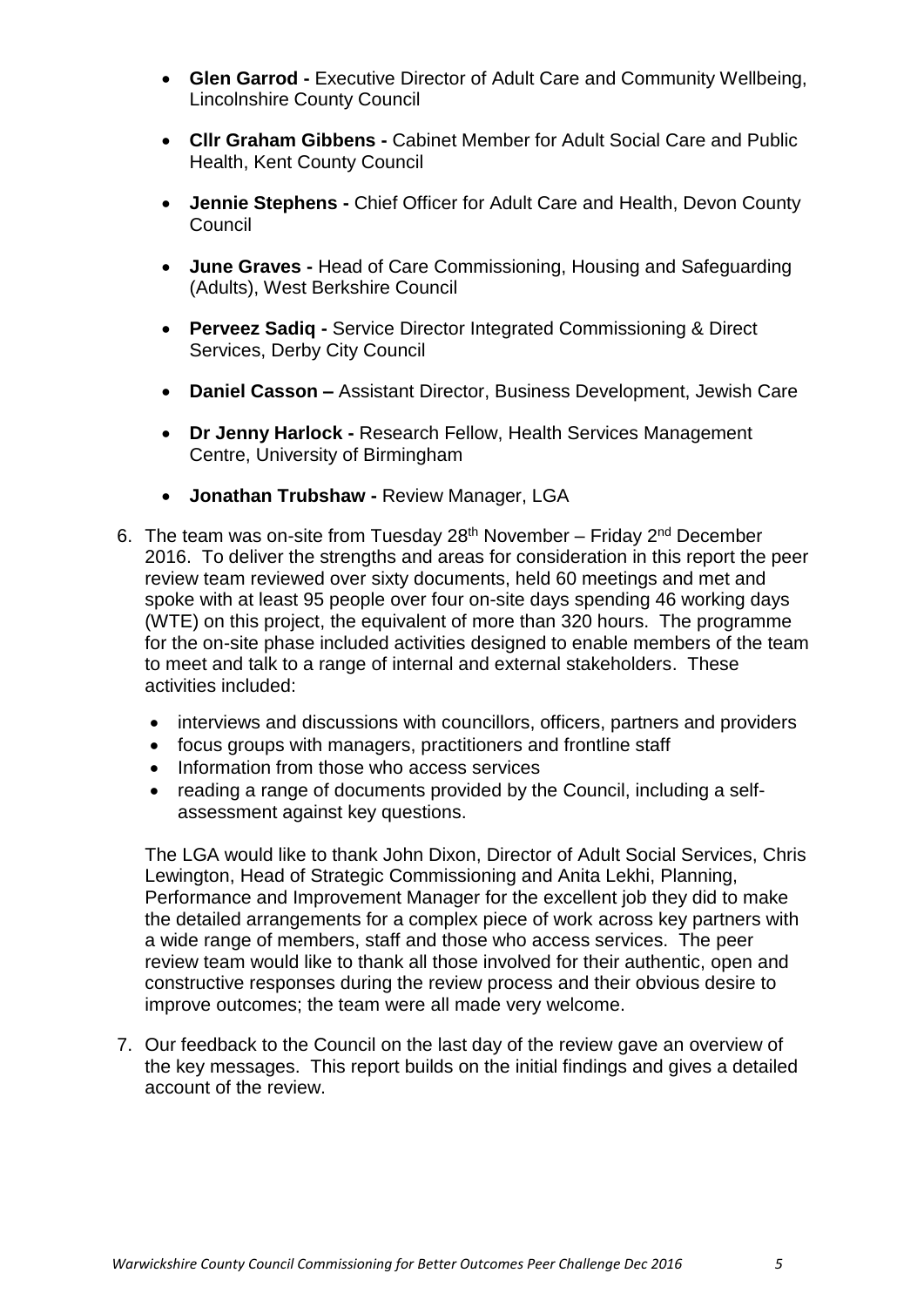## <span id="page-6-0"></span>**Strategic context**

- Integration with Health
- Sustainability and Transformation Plan about to become Public
- Savings plan
- Pre-election period
- A great deal of change at a single point in time
- 8. At the time of the Peer Challenge there were a number of contextual factors that the team took into consideration. As with councils elsewhere in the country integration with health is a key area for potential change and is attracting a lot of Government attention. This is an important areas of focus, particularly if there is to be funding for the commissioning priorities defined at the required pace.
- 9. At the time of the challenge the Sustainability and Transformation Plan (STP) was due to be released on 6<sup>th</sup> December and the team were given access to the draft to inform their reflections. However, whilst the team was on site the Plan was 'leaked' and this brought unplanned attention to the content of the STP and proposals for change.
- 10.The council has plans to save an additional £52.2m as set out in the mediumterm financial plan for 2017/18-2019/20, of which approximately £24m is to come from Adult Social Care spend. This is in addition to council wide saving of £92m annually as set out in the medium-term plan for 2014/15-2017/18. How the council approaches commissioning will have an impact on how these savings are delivered and if much needed front-line services are not to be unduly impacted. WCC also faces significant demographic changes, not least that the number of people over 85 is projected to increase by 165% by 2037 and the number of people living with dementia is projected to increase by 34% by 2024. The team also heard that the financial pressures arising from a growth in profoundly disabled young people was predicted to grow substantially.
- 11.As with other two tier areas WCC is facing elections in May 2017 and the points set out above may have a bearing on this. WCC consists of 62 councillors; the Conservative party have 26 members and form the administration.
- 12.The day before the peer challenge WCC's chief executive announced his retirement in February 2017. A number of other key post holders are also due to leave the council in 2017, including the Director of Adult Social Services (DASS) and other senior officers. A number of senior posts were filled on an interim basis and included the DASS and the Head of Social Care and Support. In the team's view this represents a significant amount of risk and change at a single point in time and creates a lack of stability and continuity at a senior level, which will impact on the council's capacity to maximise the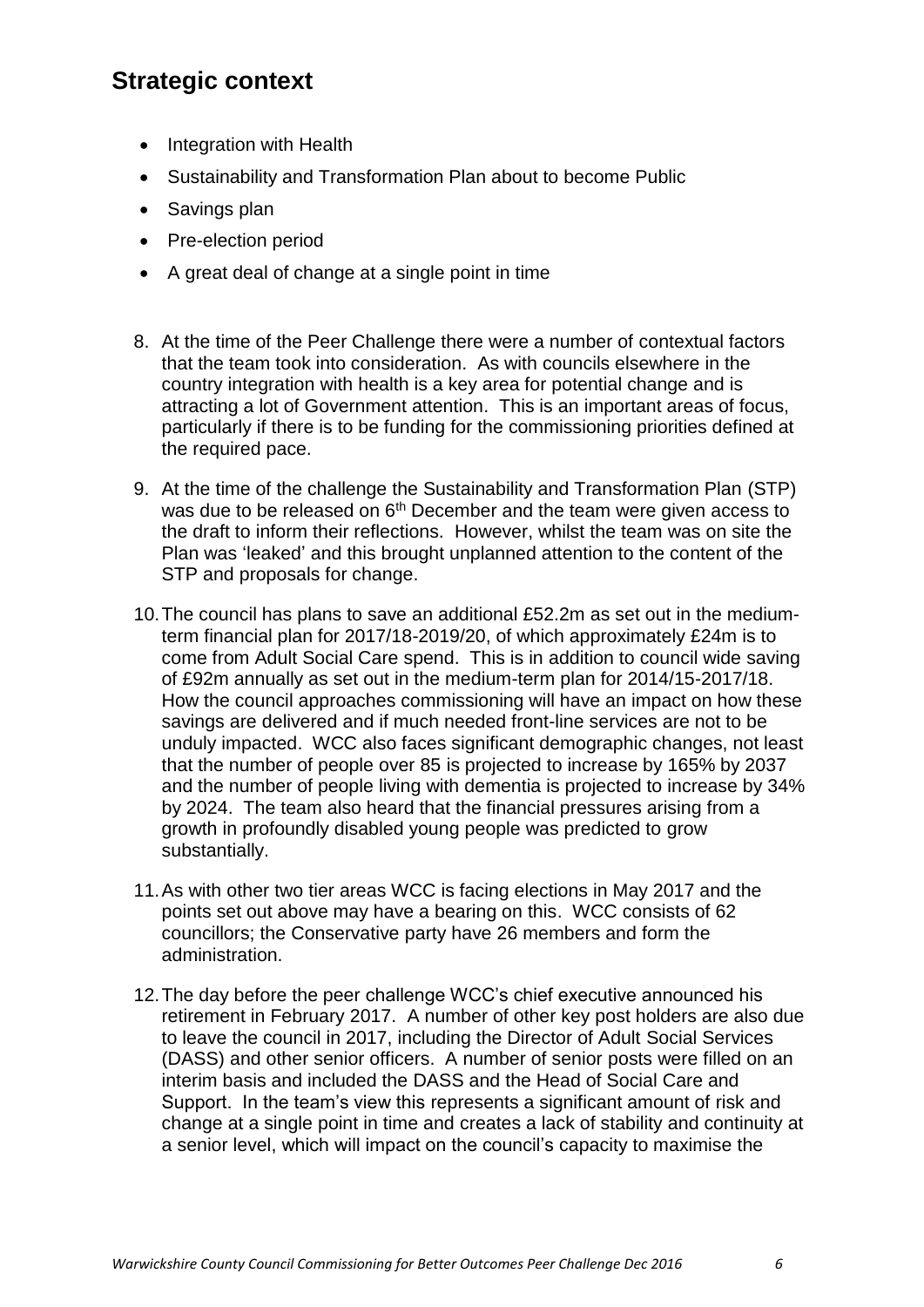potential of its commissioning ambitions. This could also provide opportunities for the council to refocus and integrate its commissioning ethos.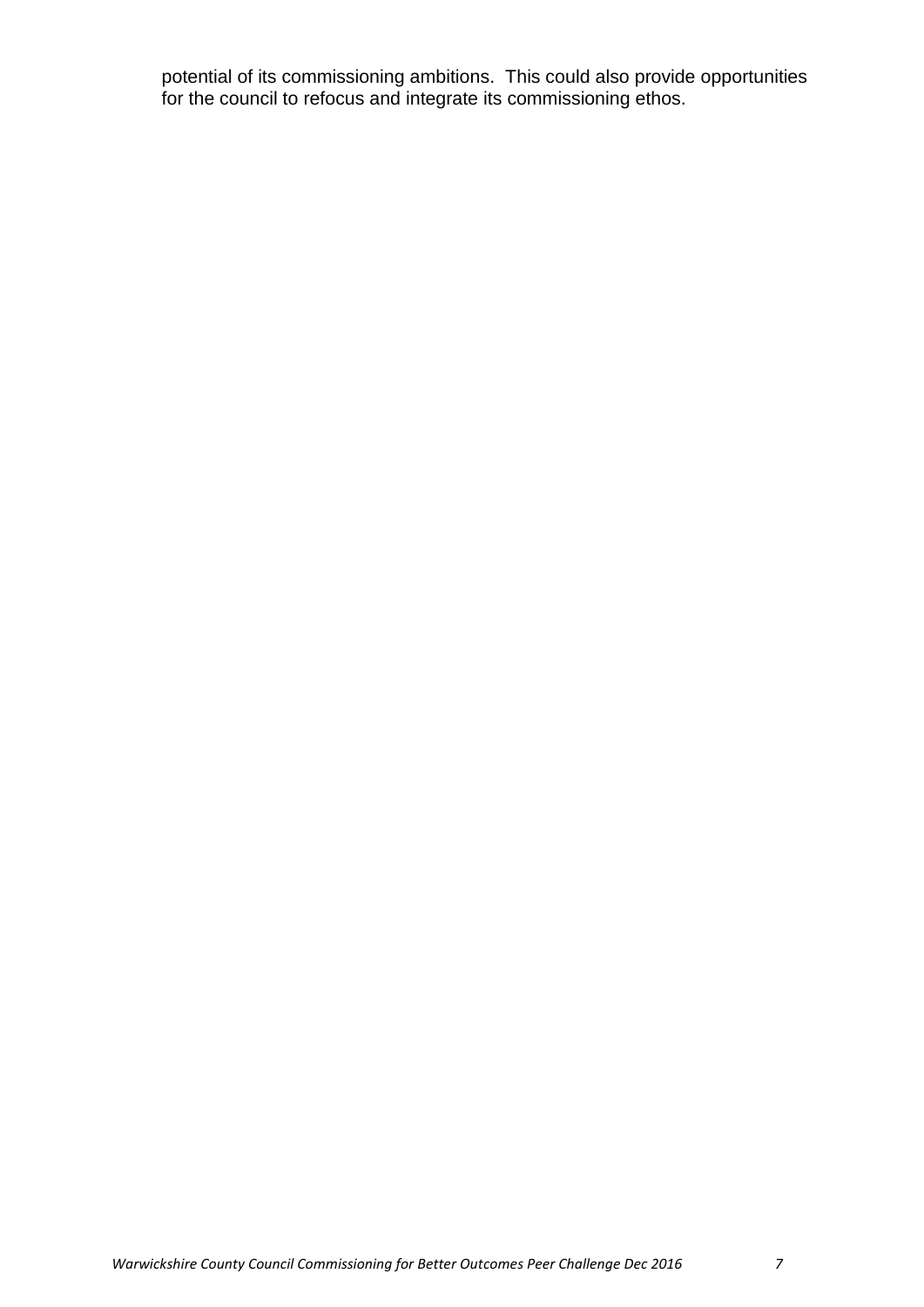## **Strategic key messages 1**

#### **Strengths**

- A good financial base
- Innovative Health and Wellbeing Board arrangements
- A strong focus on commissioning, quality and use of strategic intelligence
- Customer Transformation Board is a building block for future change
- Evidence of a committed and capable front-line/middle/senior team
- A very well informed, knowledgeable Leader, DASS and strategic commissioning lead
- 13.When compared to other local authorities the team's view was that WCC appeared to have a good financial base. The team also acknowledged that significant savings had been made and are planned for the future and that this provided challenges for all those working in and with the council.
- 14.The Health and Wellbeing Board (HWB) arrangements are innovative and have received national recognition. The team considered that it was encouraging that the HWBs of Warwickshire and Coventry are working closely together and signed the "new "Health and Wellbeing Alliance Concordat". Both have been more successful than most HWBs in involving the voluntary sector and there was some evidence from the voluntary sector that its voice is being heard. The challenge for WCC is how to build on this strength and use the HWB as a source for setting commissioning priorities and increasingly integrated commissioning approaches.
- 15.Within the People Directorate there was a strong focus on commissioning, with a clear focus on improving quality and effectively using strategic intelligence. In the team's view the commissioning function in the People's Directorate did not appear to be integrated with other commissioning approaches elsewhere in the council to provide a coherent commissioning philosophy. A question for the council is whether commissioning provides a corporate function or is best located where it is currently within the People's Directorate? Commissioning was also too separate from the operational teams and so it both needs to look out to the wider council as well as in to the Adult Social Care operational teams; this could be described as the 'golden thread' test. This would align actions and resources better and ensure initiatives have greater impact at pace.
- 16.The Customer Transformation Board, chaired by Executive Directors, provides the council with a high profile vehicle to manage the front door well. The language of prevention and demand management features strongly and the team heard evidence from some of the participants that the impact of the Board is beginning to be noticed in more collaborative behaviours. More needs to be done to ensure the potential of the Board to facilitate change is realised at the pace required.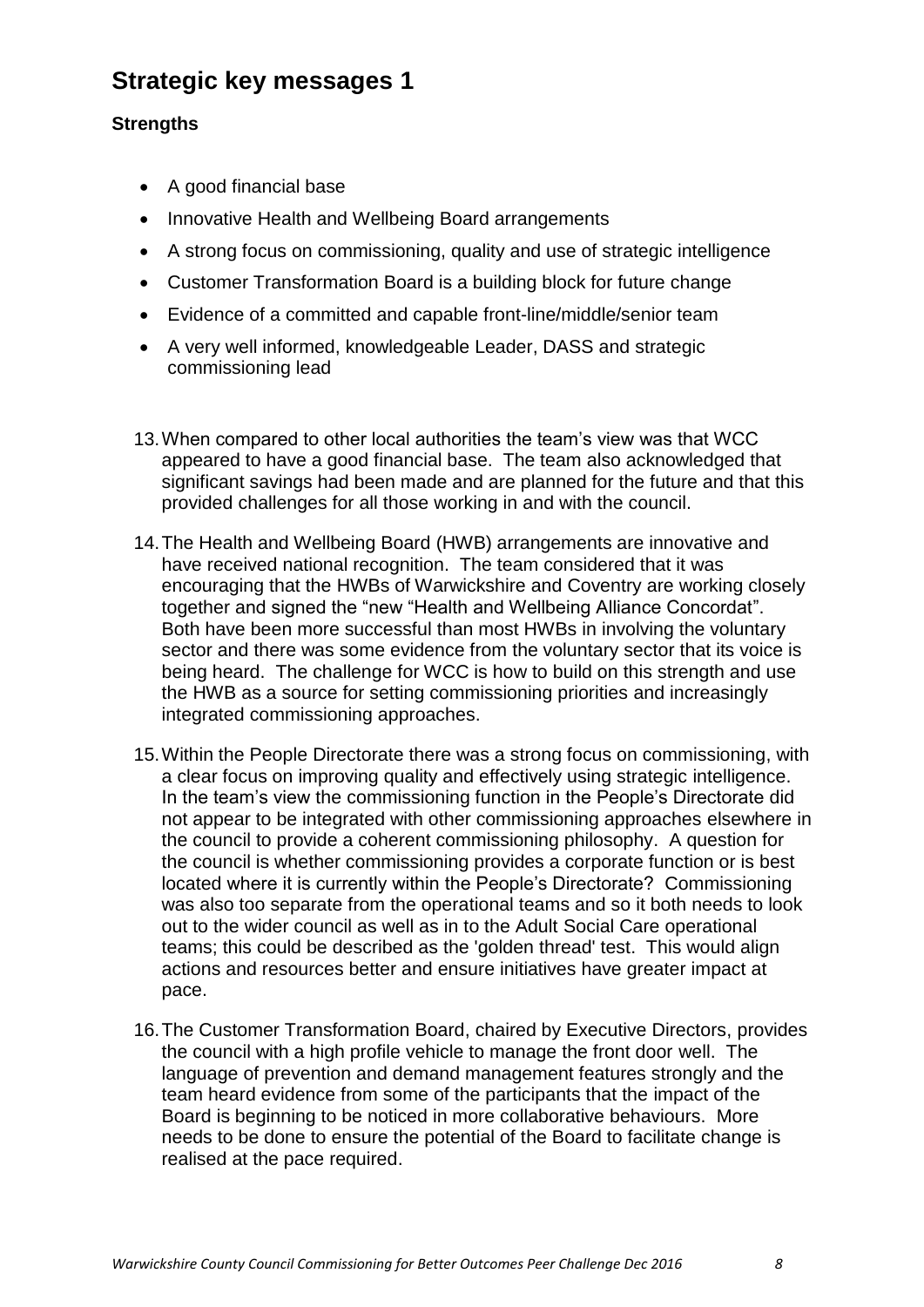17.The team was impressed by the depth of understanding and knowledge shown by the Leader, DASS and Head of Strategic Commissioning. They were also impressed with the people that they met who were welcoming, open, capable and expressed a desire for change and improvement.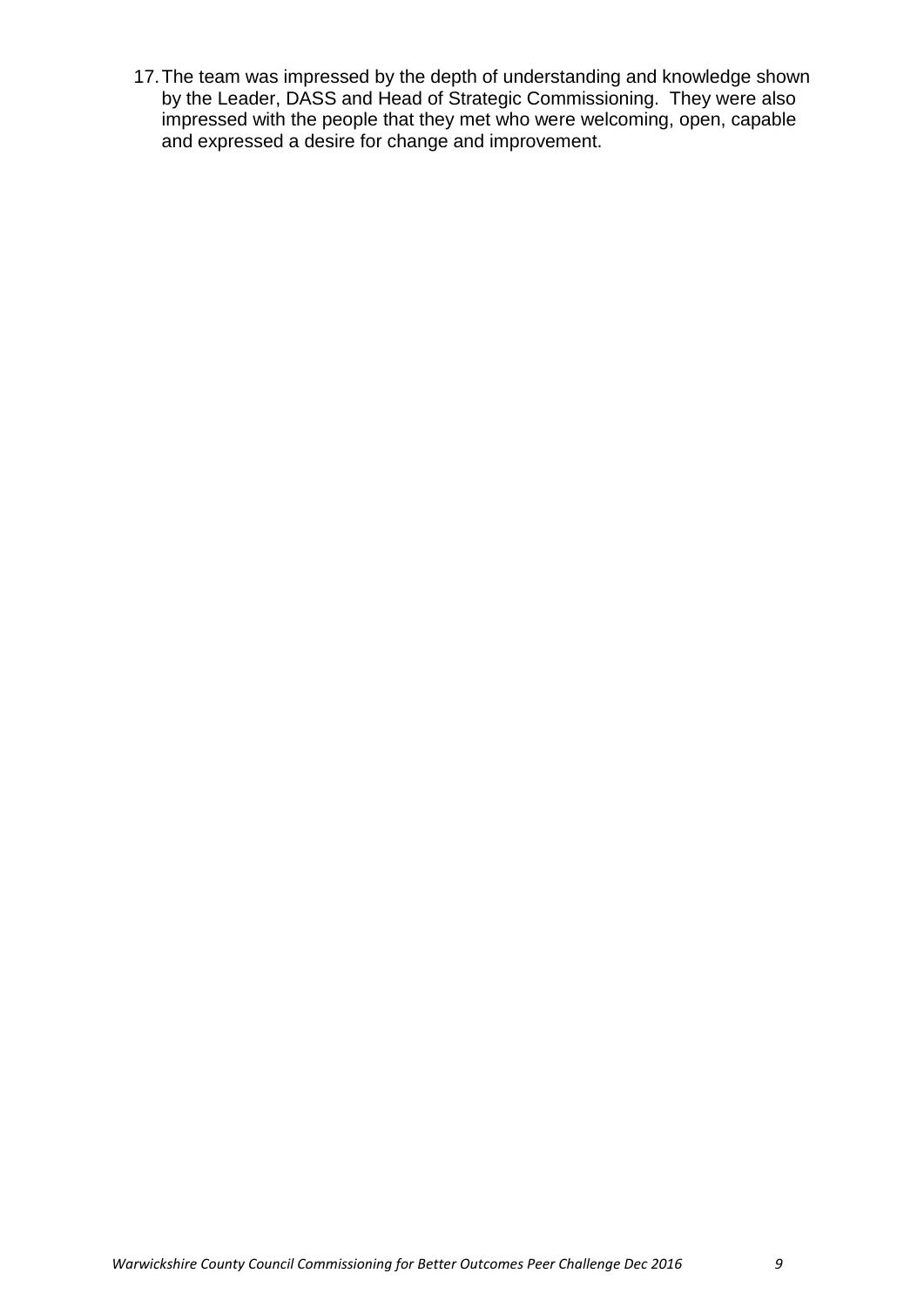## **Strategic key messages 2**

#### **Areas for consideration**

Commissioning is a vehicle for other things; it is not an end in itself

- Strategic commissioning requires the development of long-term strategic relationships; is the council well shaped to meet this requirement?
- Is the Golden Thread strong enough between strategy and operations?
- Integration is at an early stage
- Is demand management/prevention driving commissioning activity?
- An ICT platform that undermines productivity and a collective understanding of the consumer
- 18.In the team's view the way in which strategic commissioning is structured within the WCC may not provide a coherent approach and enable long-term relationships with providers and those using services (now and in the future) to be maintained and developed further. The use and nomenclature of interim senior staff may not encourage other organisations to invest in relationships that they perceive will need to be re-established in the future and that do not contribute to a consistent and stable relationship.
- 19.Integration, both internally and with partners, is at an early stage. The council could be bolder and set out more clearly its ambitions for integration, with identifiable milestones, so that people and organisations can become more fully involved. There needs to be a bold, systemic approach to transformational change that would enable people to be more focused, have greater impact and reduce the level of activity, which currently is getting in the way of big, timely change. There needs to be a clearer understanding and engagement with the wider public service system so that any one part does not hold back the whole. There should be a joint approach to risk and how this is managed, both at an operational and political level. WCC, health districts and providers could work together to help address the recruitment of care workers, which was acknowledged to be a great difficulty for providers and for the market in Warwickshire.
- 20.In the team's view more needs to be done to ensure that the front door is secure enough to effectively manage demand and drive prevention. A single point of entry, building on the work of the Multi-Agency Safeguarding Hub (MASH), would ensure that a consistent approach is being taken that can be clearly communicated to partners and service users. This needs to influence commissioning activity, which in turn helps to reinforce the message to service users. Intelligence from the customers' journey would enable commissioning to recommend interventions at different times, which may both save money and provide the service user with a better outcome.
- 21.The team was aware that the MOSAIC information system is currently being used within children's services and that the intention is to make this available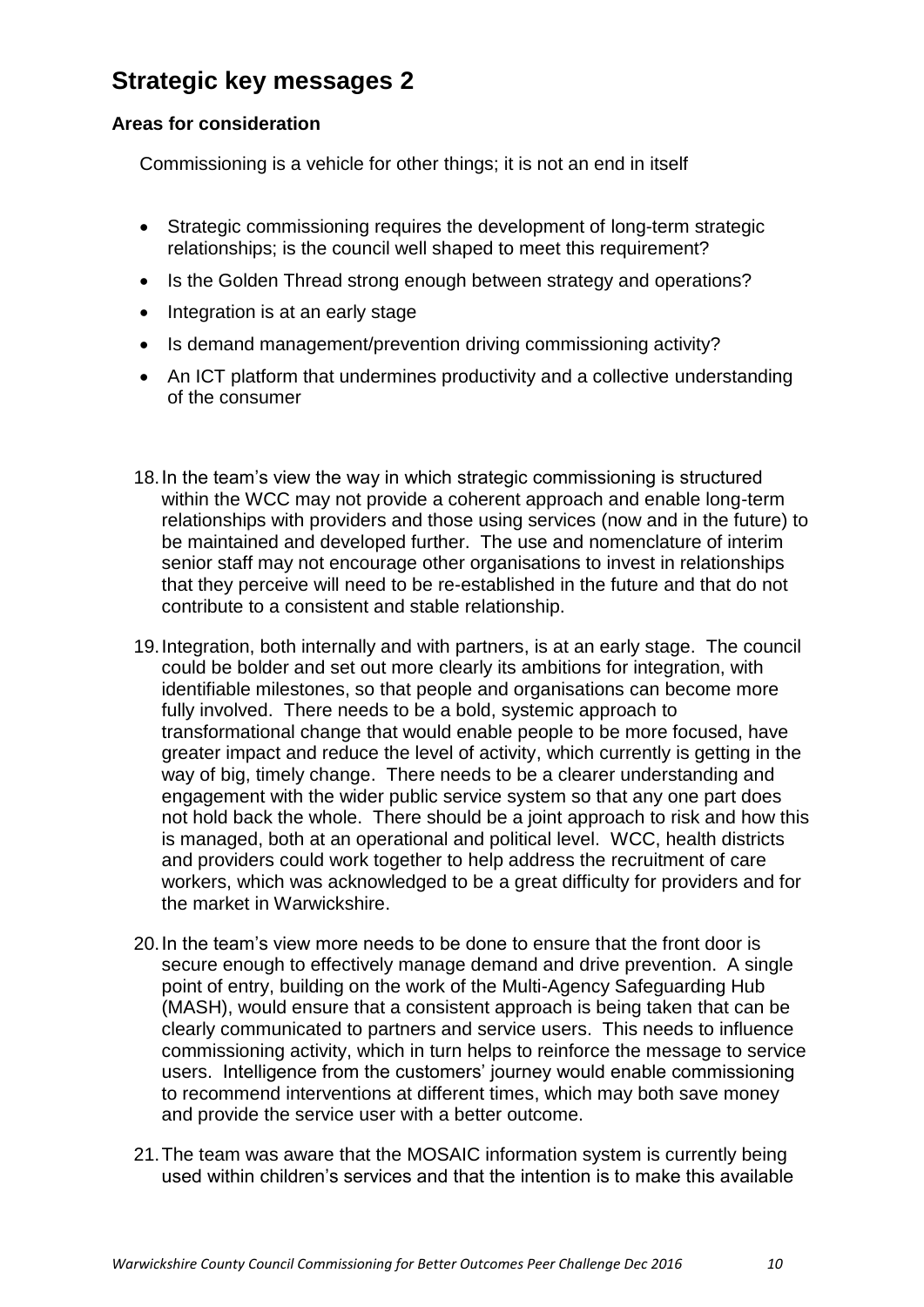within adults services by summer 2017. The team's view was that the ICT plan set out in the STP may not provide the sharing of information that is required across the partnership and that a swift use of MOSAIC may provide a richer, more coherent picture that can be interrogated to better inform the provision of services to individuals.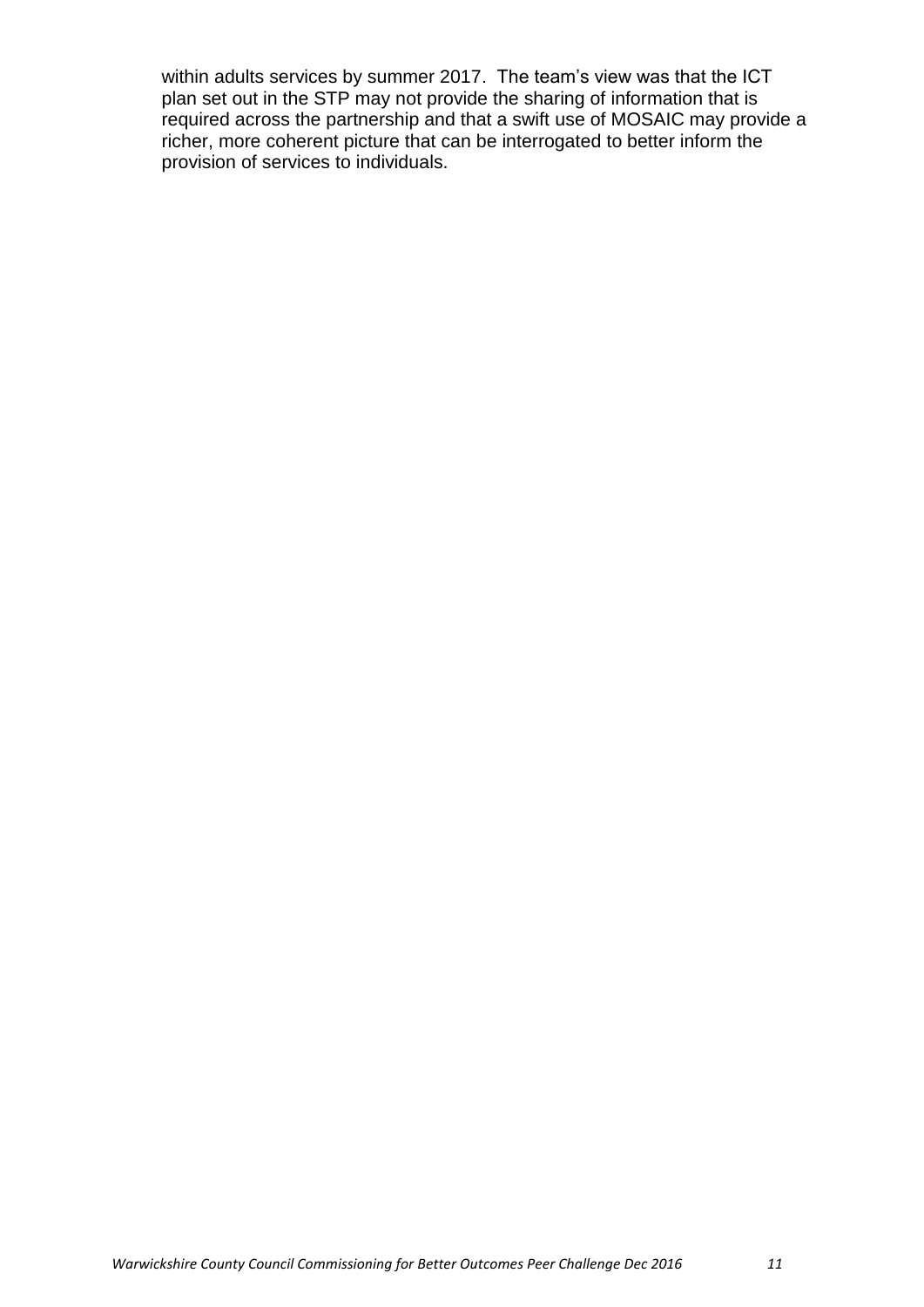## **Well Led**

#### **Strengths**

- A very well informed, knowledgeable Leader, DASS and strategic commissioning lead
- Health and Wellbeing Board has provided greater focus and engagement
- Clear understanding of commissioning and quality within the commissioning team
- Some good examples of integrated commissioning
- Adult Care Commissioning Model reflected in organisational shape

#### **Areas for Consideration**

- Significant use of interim positions at senior levels over a prolonged period
- Change at strategic leadership level within the next 12 months
- Strategic Partners and the ability to make things happen
- The 'Warwickshire Way' is "busy" effective?
- Employment as part of the commissioning process
- 22.The team was impressed with the senior level leadership for strategic commissioning within the People's Directorate and the drive to improve the quality of service provision. Officers received support from the Leader, who clearly had a deep knowledge of the Adult's agenda. The importance placed on commissioning was evident in the way that the strategic commissioning team was structured and related to the other parts of the People's Directorate.
- 23.The team received feedback from staff and partners that the significant use of interim posts at senior levels had an impact on their ability to form meaningful and sustainable relationships. The team was also aware of changes that will be occurring within the strategic leadership over the course of the next 12 months and that this again is likely to have an impact on relationships. The council needs to ensure that relationships with strategic partners are maintained during this period so that the partnership as a whole continues to be able to deliver on its transformation agenda.
- 24.The team heard from a range of participants about the "Warwickshire Way"; the culture and approach to how things were done in Warwickshire. Although there was no clear definition it appeared to the team that this referred to people being busy and working hard within silo-systems and that this sometimes slowed down the processing of information and delivering outcomes. The team were aware of a lot of projects being undertaken at the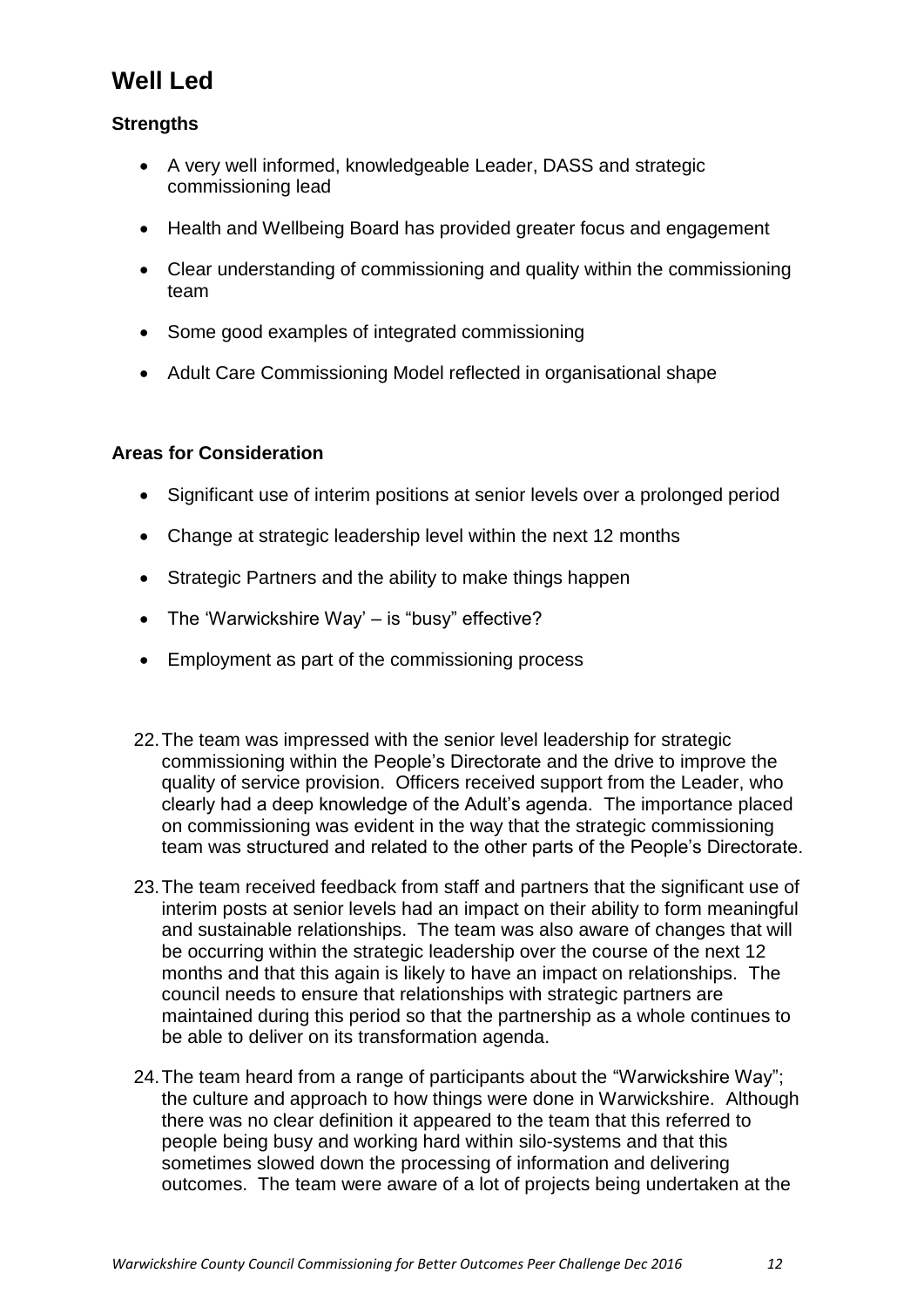same time, with staff reporting that they did not fully evaluate whether these achieved their intended outcomes before they were asked to move onto the next project. Concern was expressed that this equated to a lot of transactional change when what was needed was transformational change. In a very short period the commissioning team have led a step change in what is commissioned; this now needs to be evaluated and reflected upon so that lessons are learnt from what has been achieved in order to take the next steps.

25.The team received evidence that there were potential employment opportunities for service users of employment age that could be exploited more fully. Examples seen included; people attending a drop-in centre for the visually impaired who had considerable IT skills but who did not have employment identified within their personal plan, a person living with mental health issues who had great skills and entrepreneurial spirit, which if encouraged, could greatly improve his wellbeing. If these opportunities were developed further individuals would increase their independence and potentially decrease their need for services in the future. Employment is recognised as one of the precursors for wellbeing, independence and resilience. It is also likely that employment for carers will be a significant feature of the anticipated National Carers Strategy in March 2017.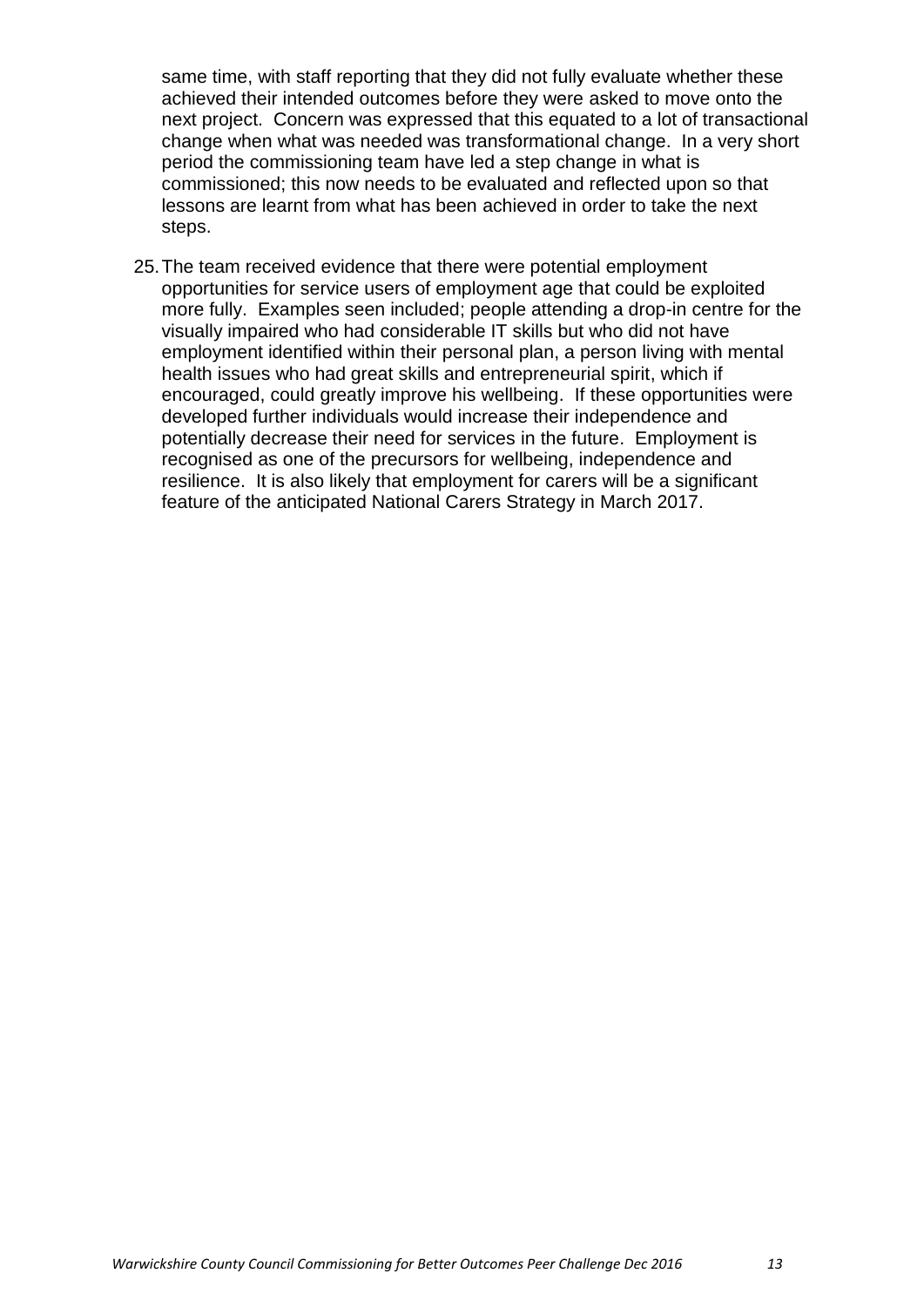## **Person Centred and Outcome Focused**

#### **Strengths**

- Outcomes focussed health and social care contracting using an outcomes based framework
- Clear evidence that the reviewing function contributes to being person centred and outcome focussed
- Carers always invited to reviews or advocate in Residential Reviews
- Advocacy service reflects a coherent approach across public health, children and adult services – a good example of joined-up commissioning
- Evidence of person centred social work practice and micro-commissioning
- Considerable attention to the Customer Journey

#### **Areas for Consideration**

Is commissioning activity supporting a strengths based approach?

- Micro-commissioning DP, IPC, PHB, Individual Service Funds (ISF) sufficiently ambitious?
- Review performance is very low in some key areas
- Case file reviews not consistently applied assessments and reviews
- Is the OD programme to support person centred outcomes sufficiently comprehensive?
- View of the customer appears uni-dimensional not multi-dimensional
- 26.The team saw evidence that an outcomes based framework was used in the commissioning process and that service users were getting agreed needs met. Evidence to support this included the home care recommissioning arrangements, which were driven by the outcomes framework, as was the rehabilitation service for people with visual impairment. There was general recognition of the work that had gone into developing outcomes based contracts and that this was a strength to be developed further. Providers reported to the team that they found the outcomes based contracts useful and that they could work to them; domiciliary care providers said that they now felt the council was "catching up" with where they wanted to be.
- 27.Carers participation in the review process and the use of advocates in residential care settings, helped ensure that the focus remained outcome focussed for the individual service user and brought the person's experience into the commissioning process. The team heard from service users, carers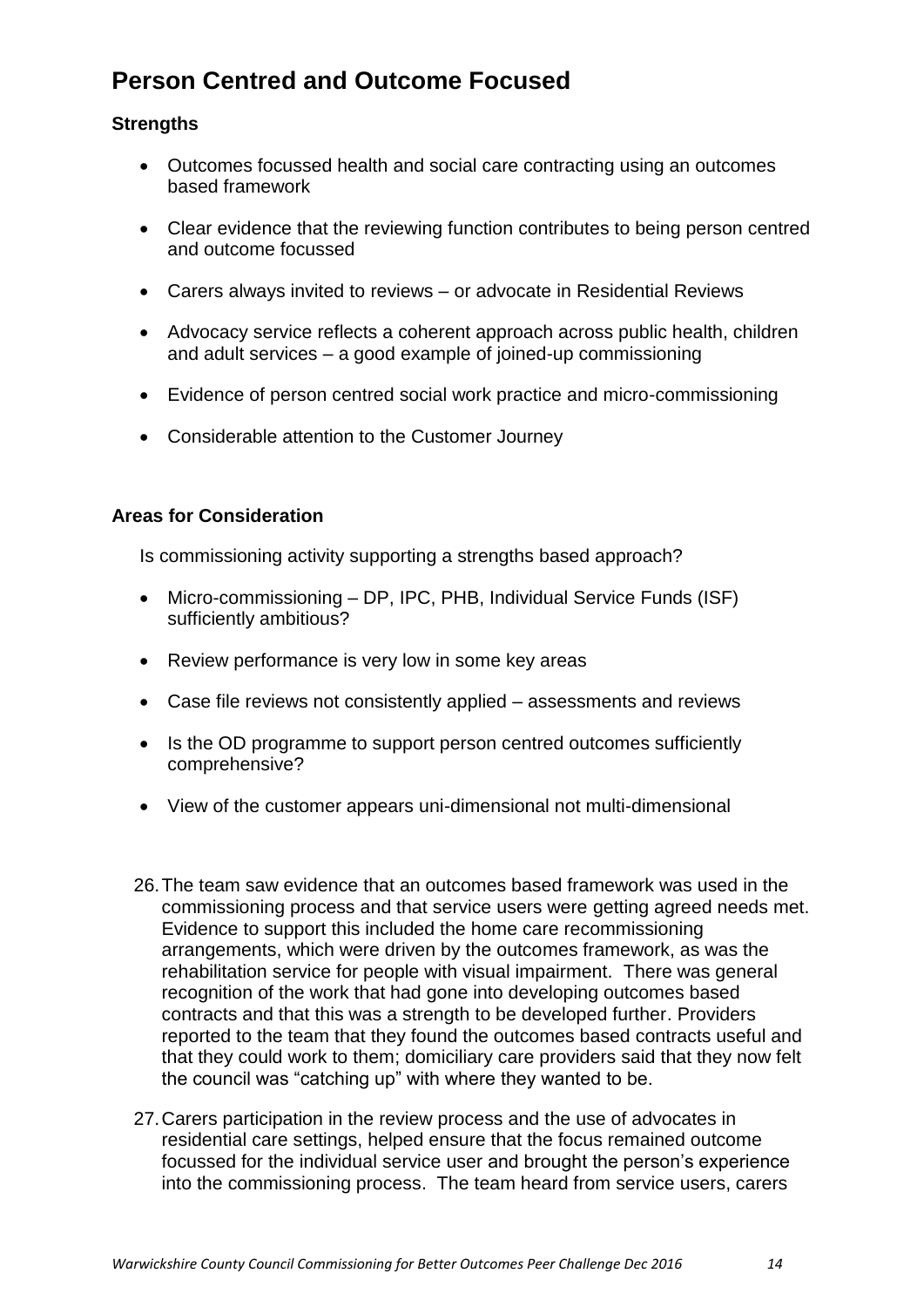and staff that the review process was valued and this is a strength that could be built on and developed further. However, the team received evidence from some staff that review performance was relatively low in some areas. The level of reviewing needs to be raised and consistently maintained across the county, so that opportunities to change care packages to ensure that the most cost effective support is in place are maximised. A trusted assessor model could be one option for WCC to consider; raising the level of reviews undertaken and ensuring resources are focused on the most vulnerable.

- 28.In the team's view the advocacy service provided a method of making internal connections between departments as they are used across adults and children's. This helps ensure that the service user receives a coherent picture of the services being offered.
- 29.The team received evidence from frontline staff and from some of the service users that they met that social workers were able to effectively microcommission services that reflected the individual's level of need. The team met with a direct payment service user who felt well supported by the council in gradually moving from a managed service to a full direct payment at a pace that suited her. The council support team, together with the commissioned support services, gave the customer the confidence to maximise her independence. However, the team also heard evidence from some service users that they felt their views were not being listened to and that their circumstances were not fully taken into account. Some social workers said they felt disenfranchised and left alone to cope with social work cuts. There is a need to further engage service users and social workers in the commissioning process and as micro-commissioners in their own right, including actively seeking their feedback.
- 30.The team received evidence that the customer journey was being recognised, with a specific example being the Dementia Pathway. Partners and service users were aware of the pathway; there was also awareness that some people were 'slipping through' and that they and their needs were not being addressed. It was reported to the team that when this occurred the individual had to access privately funded activities. More could be done to raise awareness of the customer journey and to use feedback to inform the commissioning of services.
- 31.In the team's view the number of people accessing Direct Payments (DP) is low when compared with similar Councils. This should be addressed as a priority as there is potential to increase the person centred focus of care and for resources to be used more efficiently. Individuals have the opportunity to be more creative in how their needs are met, which may be less resource intensive than the traditional solutions offered by professionals. More needs to be done to facilitate a culture where service users and those providing advice and support to them promote the use of DPs; this may require a fundamental redesign of the council's approach to the use of DPs so that they are easier for people to access and administer. DPs need to be considered both on the macro level (how the market as a whole is influenced and responds) and on a micro level (how individuals are made aware of opportunities and supported to ensure that these are delivered). The market will shape differently when a lot of individuals choose what they want and the market may need support to change and develop to meet this different way of providing services. There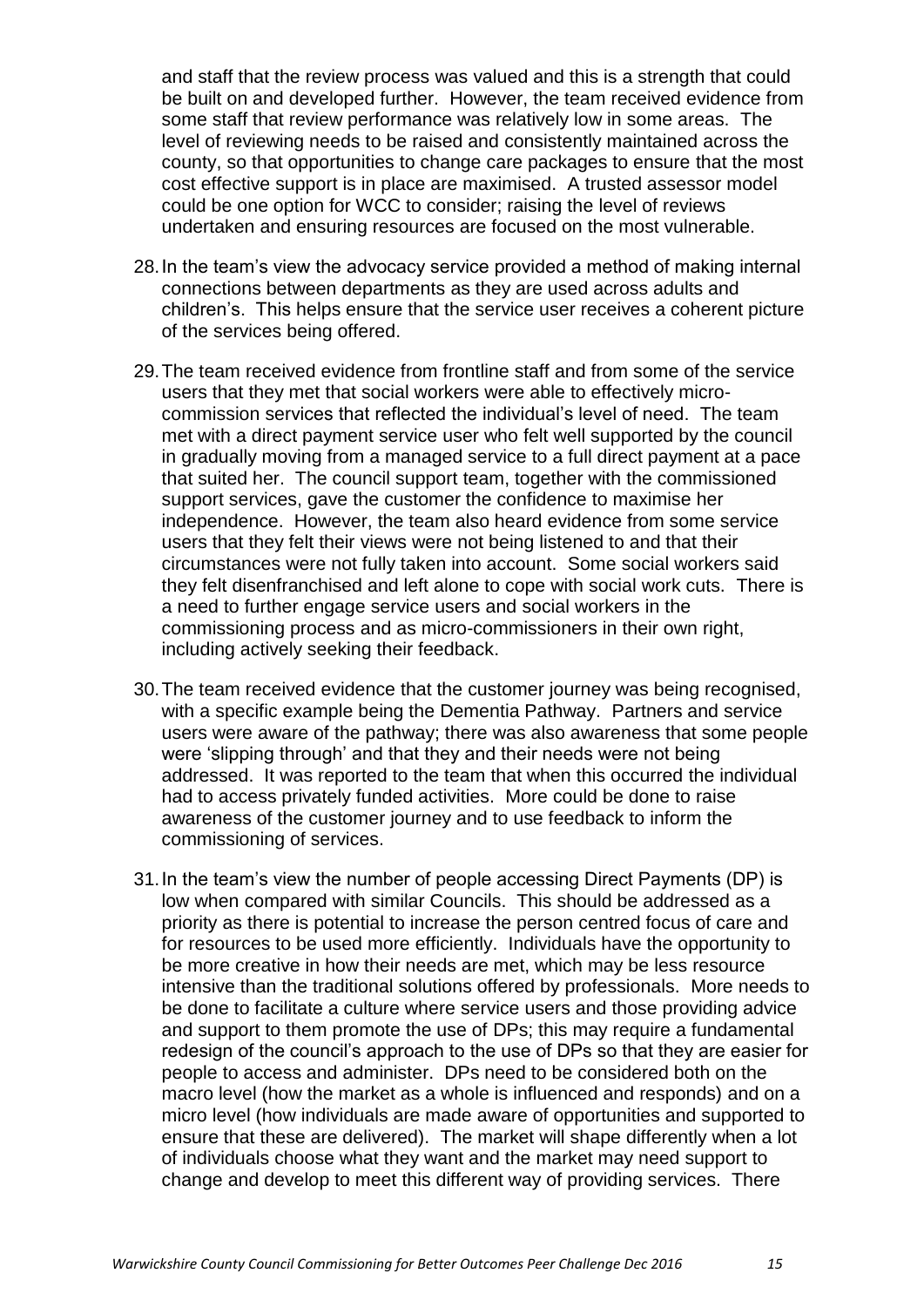are opportunities for the council and its partners to further integrate services, with health and children's service users increasingly opting for individual control of funds, so as to increase efficiencies across the whole system. Within the WCC comparator group, Nottinghamshire and Northamptonshire councils have the highest proportions of customers receiving a direct payment and their approaches may be worth considering to help develop take up in Warwickshire. There are other mechanisms that could support a cost effective approach to providing services, particularly in rural and hard to reach areas, including; Individual Personal Commissioning (IPC) budgets (which combines health and social care budgets), Personal Health Budgets (PHB) and Individual Service Funds (ISF), which could be used to give people their individual resource.

- 32.The team considered that there were opportunities to change the culture across the social care system, including providers and key partners in health, so that there was a sufficient focus on person centred outcomes. This might be brought about by developing the HWB even further and taking forward both programmes of the Better Care Fund and the STP, so that a 'strengths' based approach is at the centre of the system. Increasing engagement with residents will be a key part of the ongoing development of the partnership's culture. WCC may want to consider a council wide approach to promoting independence for vulnerable and frail adults.
- 33.In the team's view those coming into the social care system are often seen by staff as needing a particular service or an item of support. More could be done to consider the person as a whole, within their family and community setting and take into account other needs or services that may maintain and promote healthy, independent living. The links with Public Health and communities sections of the Council will be key to achieving this strengths based approach that supports people being diverted from the statutory sector in a safe and timely way. The introduction of MOSAIC and the facilitated sharing of information will help promote a multi-dimensional view of the individual. The council as a whole needs to ensure that there is one point of contact, that is responsive to the individual's needs and that maintains a regular dialogue so as to reinforce the ability to capture information in one place. This could potentially lead to a more efficient system and prevent service users trying to circumnavigate the system to perpetuate existing relationships that may not necessarily best meet their on-going needs. An integrated approach would ensure that appropriate services were commissioned and when necessary decommissioned.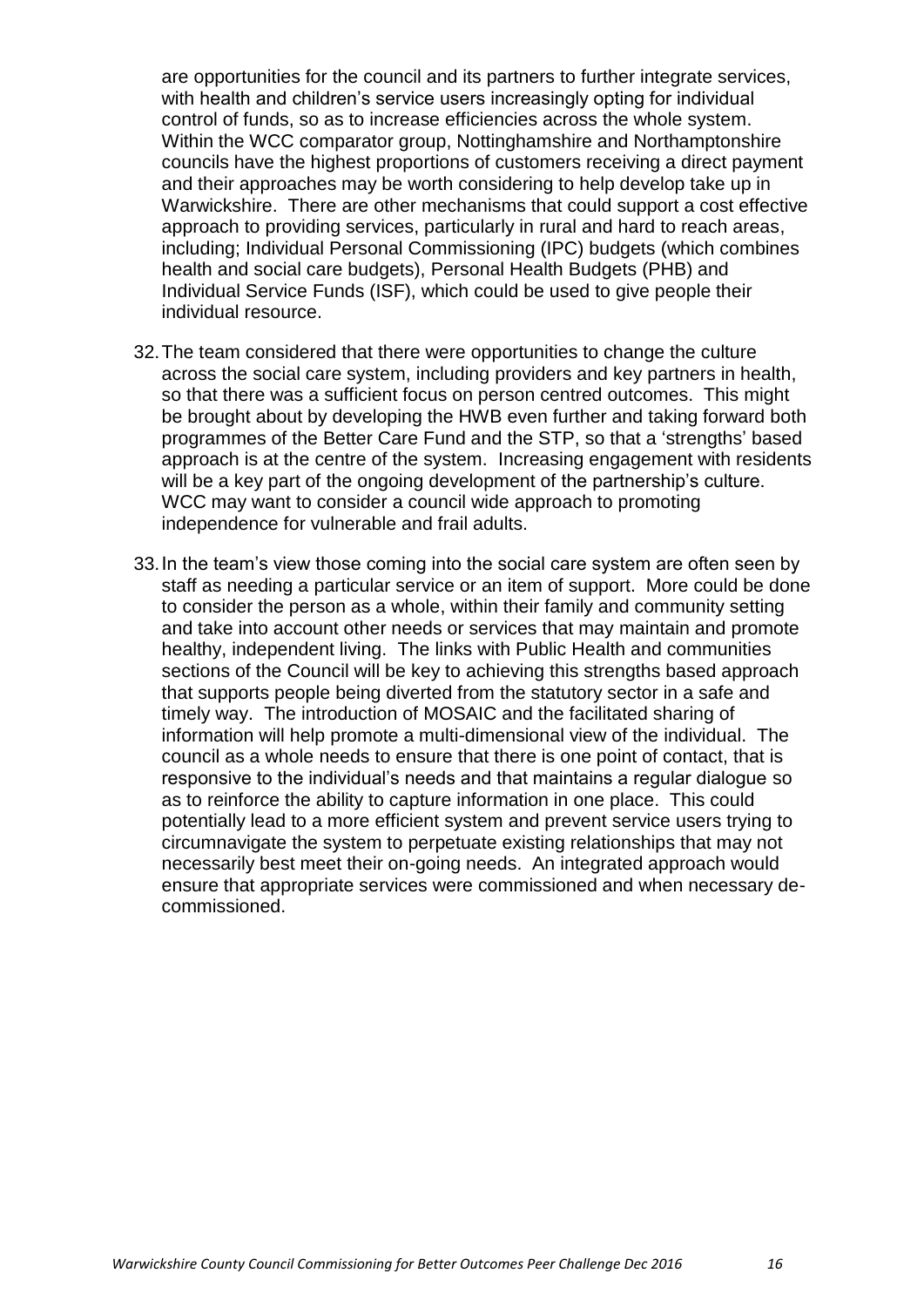## **Promotes a sustainable and diverse market place**

#### **Strengths**

- Development of Extra Care Housing over several years
- Good customer feedback
- Move to outcomes based 8 zones for home care
- Good quality position for registered providers CQC view
- Commissioning Unit takes proactive approach to quality concerns
- Integrated approach to collation and sharing of information within Quality Assurance Panels (SEP)

## **Areas for Consideration**

- Opportunity for strategic engagement with providers limited
- Clarify the relationship between CVS and commissioners
- Unit price model not shared with providers
- Unit price negotiated every year within a 5 year contract
- 'Shared Lives' at an embryonic point of evolution
- Is the commissioning approach to housing support promoting a diverse market place and evidence based?
- 34.The team was impressed with the arrangements that were in place for Extra Care, which have been developed over a number of years. The team met with learning disabled customers living in extra care facilities. The feedback from them all was very positive, both in relation to their independence and having access to support on site. The communal living had provided the tenants with an opportunity to forge friendship groups and to participate in group activities, initiated and planned by them. The team also noted the positive relationships that have been developed with service users and providers, which was evidenced through the feedback. The supportive and developmental work with registered providers was also evidenced by the Care Quality Commission (CQC) findings and this needs to be acknowledged and built on.
- 35.There was some concern from providers that the Extra Care Housing (ECH) programme has been developed quickly but could be seen as a limiting factor as the team questioned whether other complimentary models of housing with care had been fully considered. While the ECH appeared to be a great success there now needs to be a review of the programme to evaluate its effectiveness. WCC could refer to work done by Housing LIN (Learning and Improvement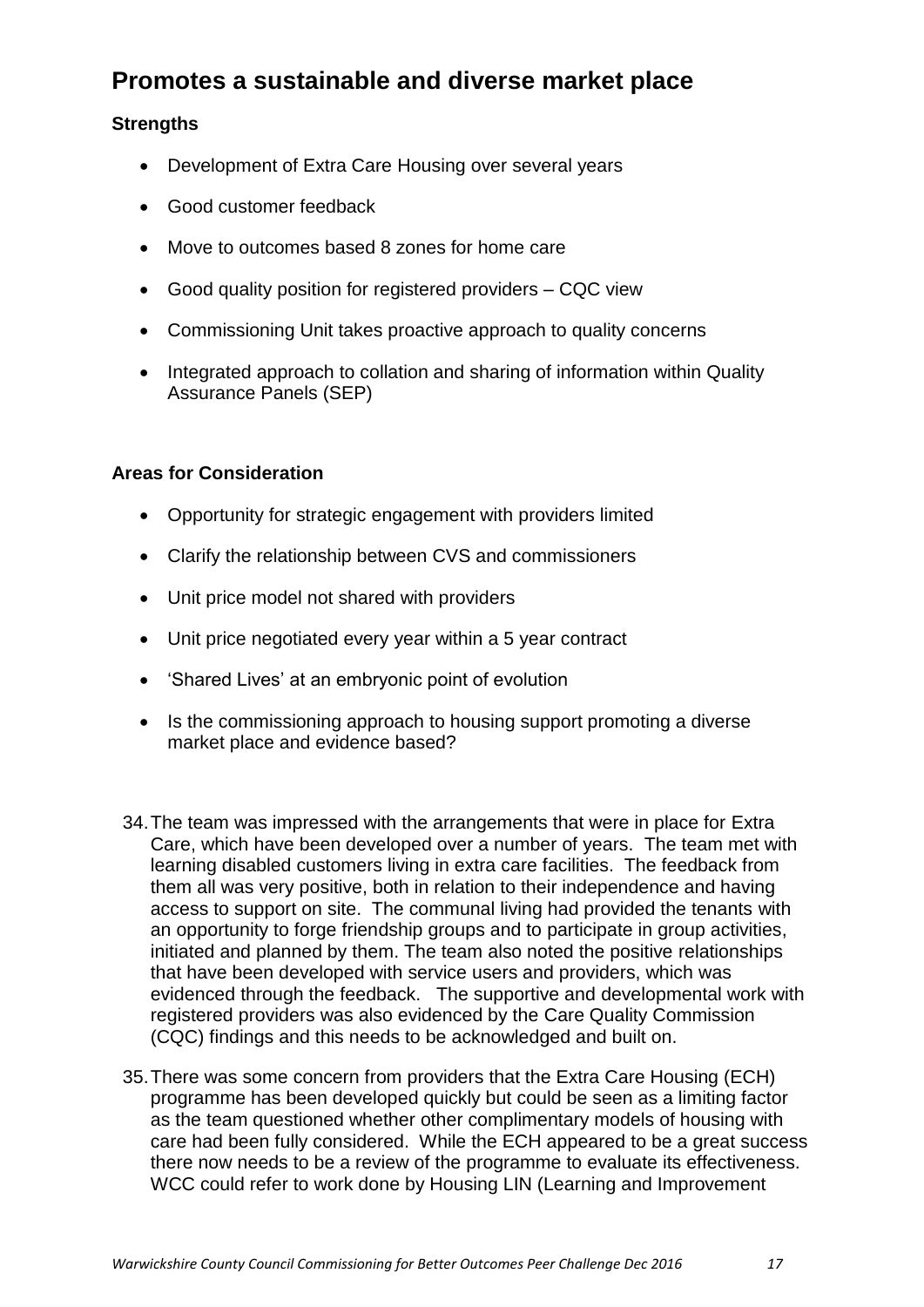Network) and might wish to consider commissioning a study by them to evaluate the success of the ECH programme and ways it could be improved and developed. One issue already identified was the lack of ECH provision for people under 55 and WCC is to be commended for identifying this and working on how to improve the situation.

- 36.In the team's view moving to an eight zone model for organising home care provided a good platform to build on. Providers that were spoken to, appreciated the council's recognition of the differences in requirements between urban and rural delivery. There was an acknowledgement from some of the participants that this might cause some "turbulence" in the system in the short term. The team heard that there were plans to develop the model further and work with providers and communities to ensure place based solutions were in place to meet individual needs. Some specialist providers were less clear about the benefits of some of the models, which they felt may be better suited to older people services.
- 37.It was clear to the team that the Commissioning Unit takes a robust and proactive approach to addressing quality concerns. The Quality Assurance Panels bring together a wide range of views to give a rounded perspective on any given provider. This approach helps foster an integrated approach to identifying issues and addressing these by considering the options available. The team received evidence that WCC had put some of its care home providers on restricted contracts due to the fact that they did not meet the commissioning criteria either on price or quality. While this is evidence that the quality agenda is having a real impact on commissioning, further work needs to be done to evaluate the effect on the sustainability of the market
- 38.The Service Escalation Panel (SEP) has shown its value in bringing an integrated approach and it is a vehicle which could be enhanced to provide greater insight into commissioning priorities in the future.
- 39.In the team's view WCC may benefit by establishing a strategic body to represent local providers. This would enable the council to have one conversation, which may be more efficient than holding discussions with individual providers. It may be useful to consider the experiences of Hertfordshire and Cambridgeshire and develop a mechanism that would be most appropriate to gain maximum buy-in within the Warwickshire context. This may include providing support to facilitate a strong, independent body (this may involve commissioning the market to deliver learning and development activities for themselves) and making the awarding of contracts conditional on joining the provider body. There may also be opportunities to commission activities jointly with health, taking advantage of funding streams that are focussed on improving quality; especially that designed to develop community based care. This has the potential to be considered on a regional basis (attracting additional funding streams) as well as creating a strong and engaged local provider market that works more towards co-production.
- 40.The relationship with the voluntary sector has the potential to develop further, particularly for sharing of information and the facilitated co-production of services. The current model described to the team was that Public Health commissions, service delivery sits within communities but that there is a high level of inter-dependency with Adult Social Services. The relationship with the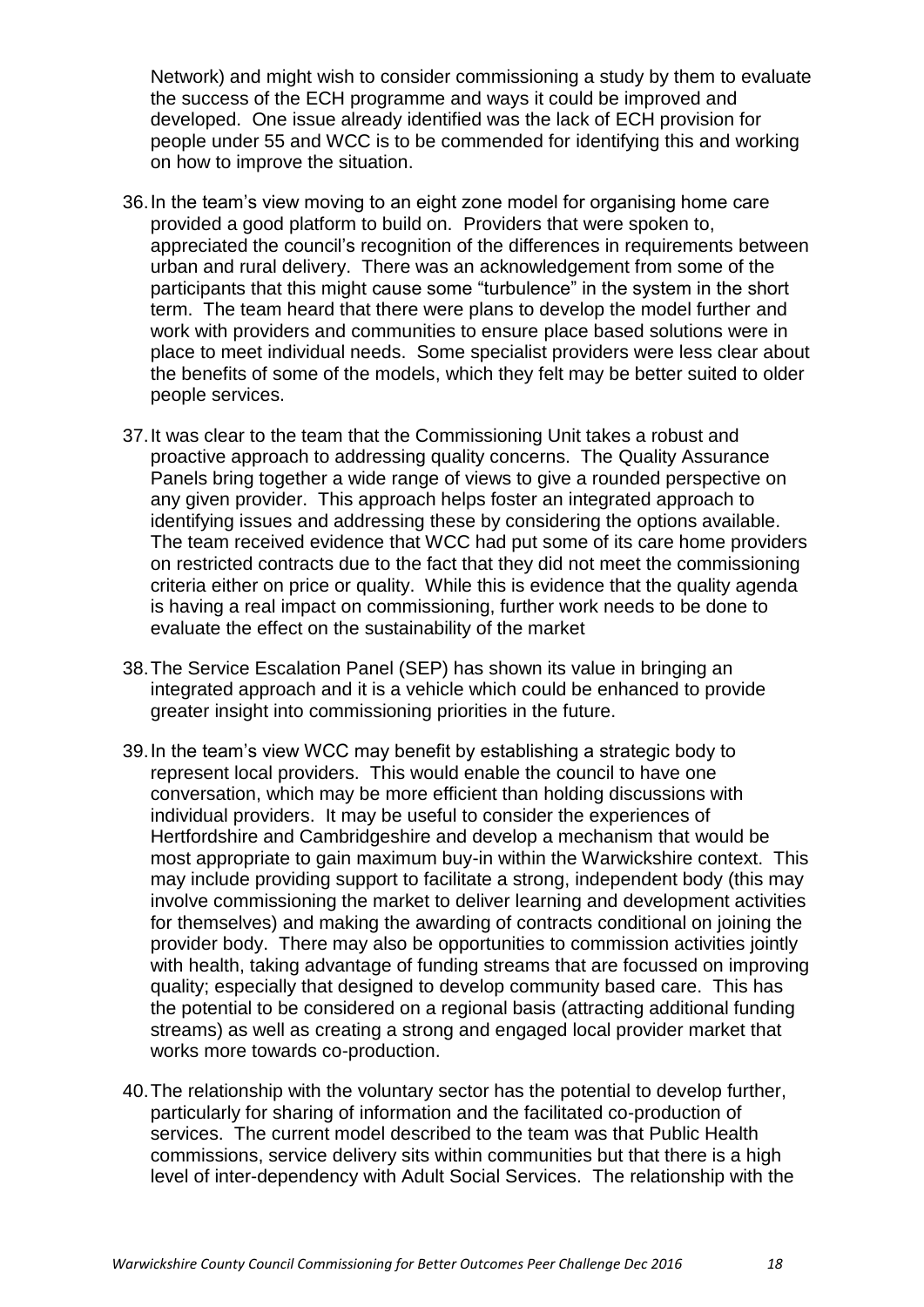voluntary sector could be strengthened through a regular forum with clear terms of reference. This would help develop more sophisticated relationships with providers such as Warwickshire Vision Support (WVS). Whilst WVS has a contract with the council it also supports people in Warwickshire through its independent charitable operations. Service users would benefit from a greater understanding and development of these types of multi- dimensional organisations operating in Warwickshire.

- 41.The team was impressed with the homecare commissioning process, in which home care providers were empowered to focus on quality rather than price; the price was predetermined and so was not a deciding factor in choice of the successful providers. However, the lack of flexibility in the pricing mechanisms means that in some cases WCC might actually be paying more than required by providers, thus missing out on potential savings. The team considered that it would be beneficial to share the unit cost model with providers. This would ensure there was transparency in the relationship and strengthen the quality of communication. This may be difficult to achieve whilst conducting a range of individual negotiations with providers and the establishment of a single forum should prove useful in working with providers to determine the unit price. In Kent the executive member chairs the pricing discussion, which enables the conversation to go wider than price and take in other strategic concerns.
- 42.The 'Shared Lives' approach to housing has just begun in Warwickshire. This will provide alternative and broader choices for people when considering their accommodation needs. The team believes that a commissioning approach to housing will help create a diverse housing support market place and the relationship with district and borough councils will be critical in achieving this. An integrated way of working will also help address the needs of the learning disability service users, taking into account the most cost effect methods of delivery.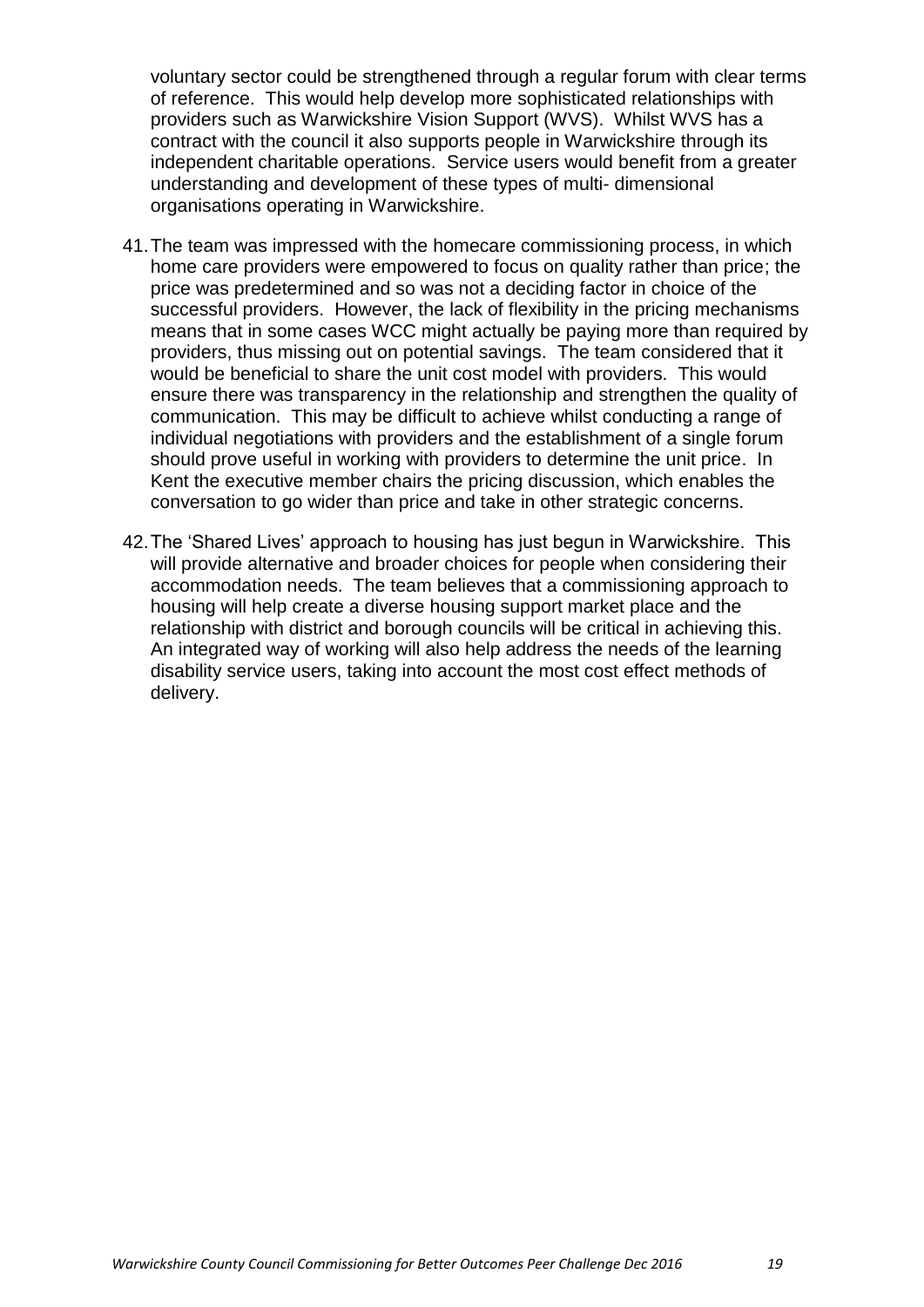## **Integration: Internal**

#### **Strengths**

- Customer Transformation Board modelling matrix working
- MOSAIC!
- Observatory
- Strong finance support team and model valuing difference
- Service panels and bringing together of quality 'intelligence'

#### **Areas for consideration**

- Are collective behaviours providing sufficient momentum for change?
- Community 'hubs' is there a common understanding internally and with partners of what these are intended to deliver?
- Are you getting the added-value of Public Health being within the council?
- 43.The Customer Transformation Board (CTB) provides WCC with a real opportunity to develop a more matrix working approach between directorates and across the council. Senior officers are beginning to lead behaviour change and this could be significant in establishing a corporate approach to commissioning, working more collaboratively and ensuring that this is done in a consistent way to achieve corporate ambitions. However, in the team's view the collective behaviours, across the council, may not be sufficiently aligned, proactive and solution focussed to ensure the pressures of the next 12 months are addressed with enough pace. The strengths within the commissioning function need to be harnessed and potentially seen as a corporate resource.
- 44.It was clear that the systematic collection and analysis of information was gaining in strategic importance. The decision to use MOSAIC was seen as positive in realising this. However, the current pace of implementation indicates that this is unlikely to be in operation before the winter of 2017/18. More needs to be done to bring this on-line swiftly so that it does not adversely impact commissioning decisions that are already in process.
- 45.The team was impressed with the intelligence gathered through the Observatory. This provides a lot of collected intelligence and provides an opportunity to build on the data that is collected.
- 46.The finance support teams are embedded in service departments. This model allows the finance team to have a deep understanding of the business that they are supporting. There are opportunities to bring finance officers, their knowledge and understanding together to learn from what works well elsewhere in authority, so that there is increased consistency and awareness of the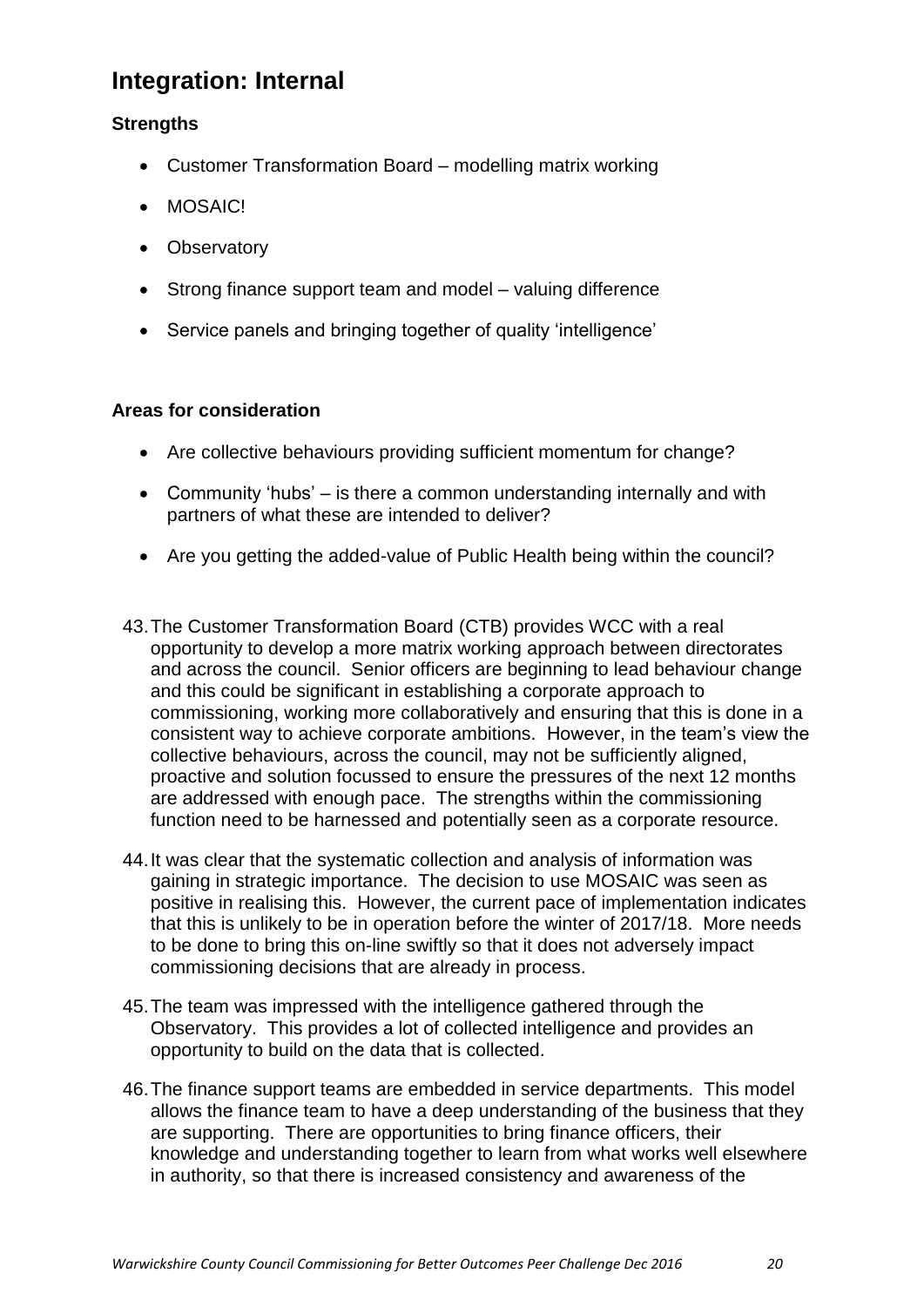pressures on the system as a whole. Service Panels bring together views from health and across the authority in a business-like manner that is focussed on development and improvement and not issue specific; this model could be used to develop the effectiveness of the finance teams.

- 47.The team did not receive evidence that there was a clear understanding of what the community 'hubs' were intending to deliver. The team heard different explanations from various participants. Some of the staff the team spoke with said they did not know what the hubs were for and so therefore did not engage with them. There needs to be a common understanding, both within the council and with partners, as to the purpose of the hubs and what their expected outcomes are. The hubs should be the 'face of the council' and potentially the public sector more widely, that provide an effective engagement with residents, bringing in valuable information that should be used to inform the whole commissioning process.
- 48.In the team's view more could be done to make the most of Public Health being within the council. There needs to be a greater emphasis on embedding Public Health issues and influences e.g. the suicide strategy, within the other areas of the council's work and making the most of funding streams that are available. Public Health also brings valuable skill sets, including delivering needs analysis, which could usefully be commissioned wherever it is needed within the council.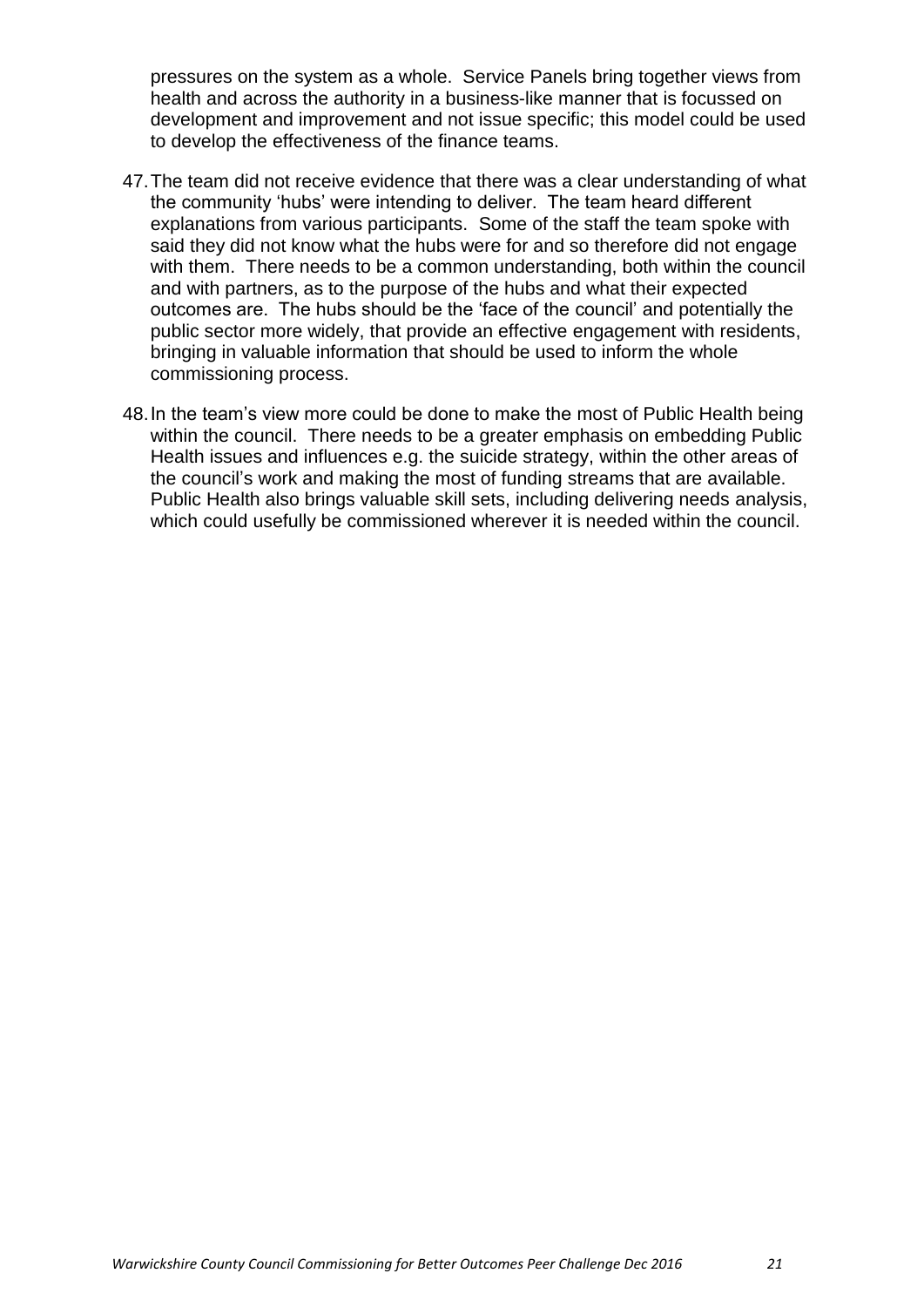## **Integration: External**

## **Strengths**

- Health and Wellbeing Board
- Intermediate Care reablement
- MASH but where is health?
- CAMHS
- Integrated commissioning: Dom Care, Res Care

#### **Areas for consideration**

- Multiplicity of ICT platforms
- Limited experience of 'pooling' resources
- Build up pace on successes e.g. intermediate care
- Consider the development of a coherent commissioning approach to housing for independence programme (to include prevention)
- Is commissioning making the most of customer feedback?
- 49.The way the HWB has been structured, including the sub-committees, is a strength, particularly in the way partners are brought together to address issues in appropriately tiered ways. There was clear political leadership and drive to make this an effective mechanism for integration.
- 50.There were clear examples of progress being made towards integration with partners, including; the establishment of a MASH and work with CAMHS, which was at an early stage. However, there is no health presence in the MASH and this needs to be addressed swiftly to ensure that information and services and more fully aligned. WCC acknowledged that there was an agreement that the council should take the responsibility for the commissioning of CAMHS and this had taken too long to bring about.
- 51.Although the STP recognises that there are a multitude of ICT platforms being used across the partnership there is not a robust enough challenge to ensure that these are more effectively brought together. There needs to be a clearer strategic approach to sharing information with milestones agreed as to when this will take place. This will also aid the commissioning process to make the most of customer feedback, wherever it is collected across the social care partnership, including for example the CQC.
- 52.As with the sharing of information more needs to be done to pool budgets. The Better Care Fund has offered a mechanism for this to be tested in recent years.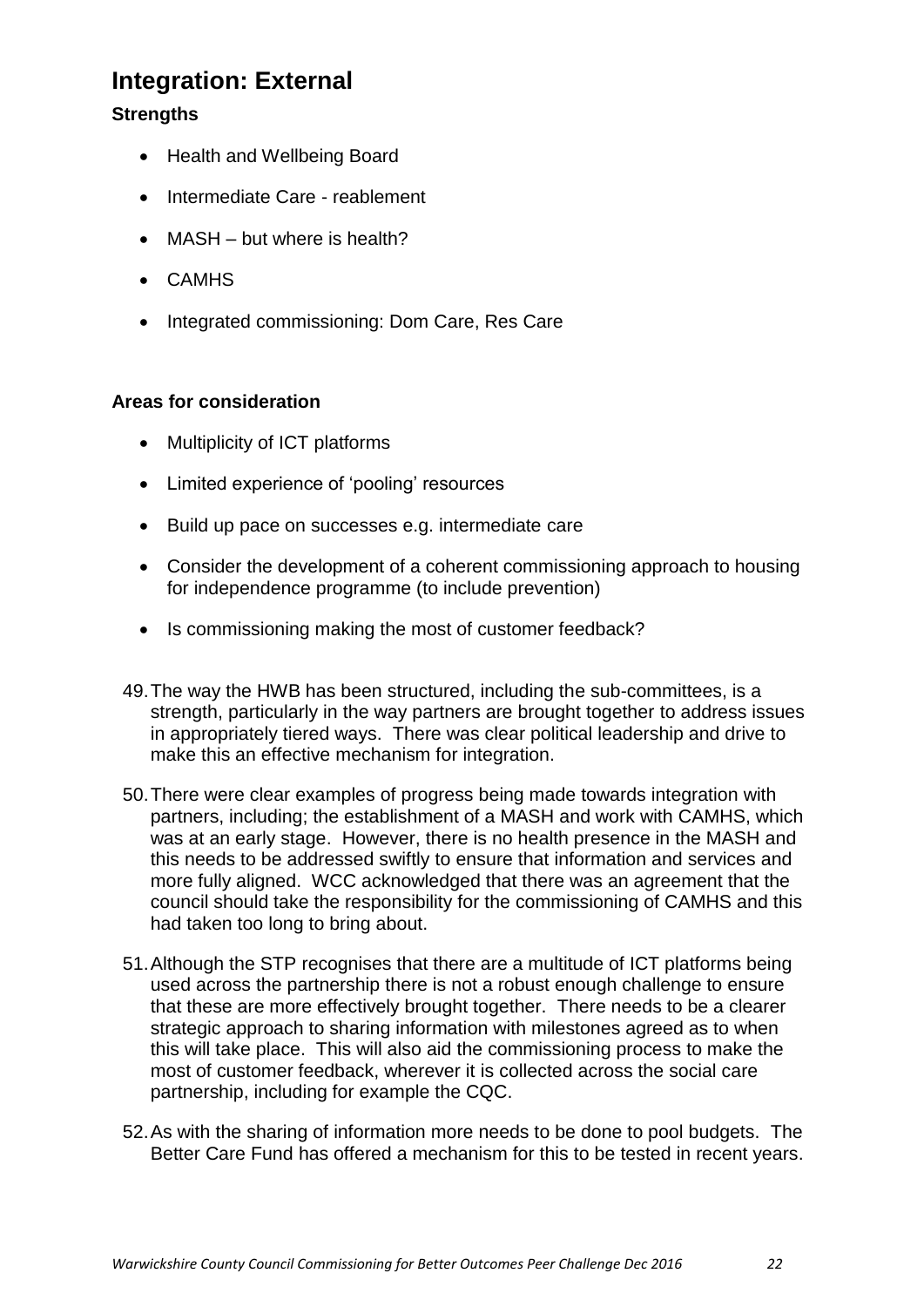The pooling of budgets will provide more opportunities to take a systemic approach with partners to the use of resources, which includes staff.

- 53.In the team's view the pace of change needs to be increased; building on where there have been successes, e.g. intermediate care, and developing a clearer approach to collective risk management.
- 54.There needs to be a clearer approach to commissioning housing for independent living. This will involve developing collaborative arrangements with partner district and borough authorities.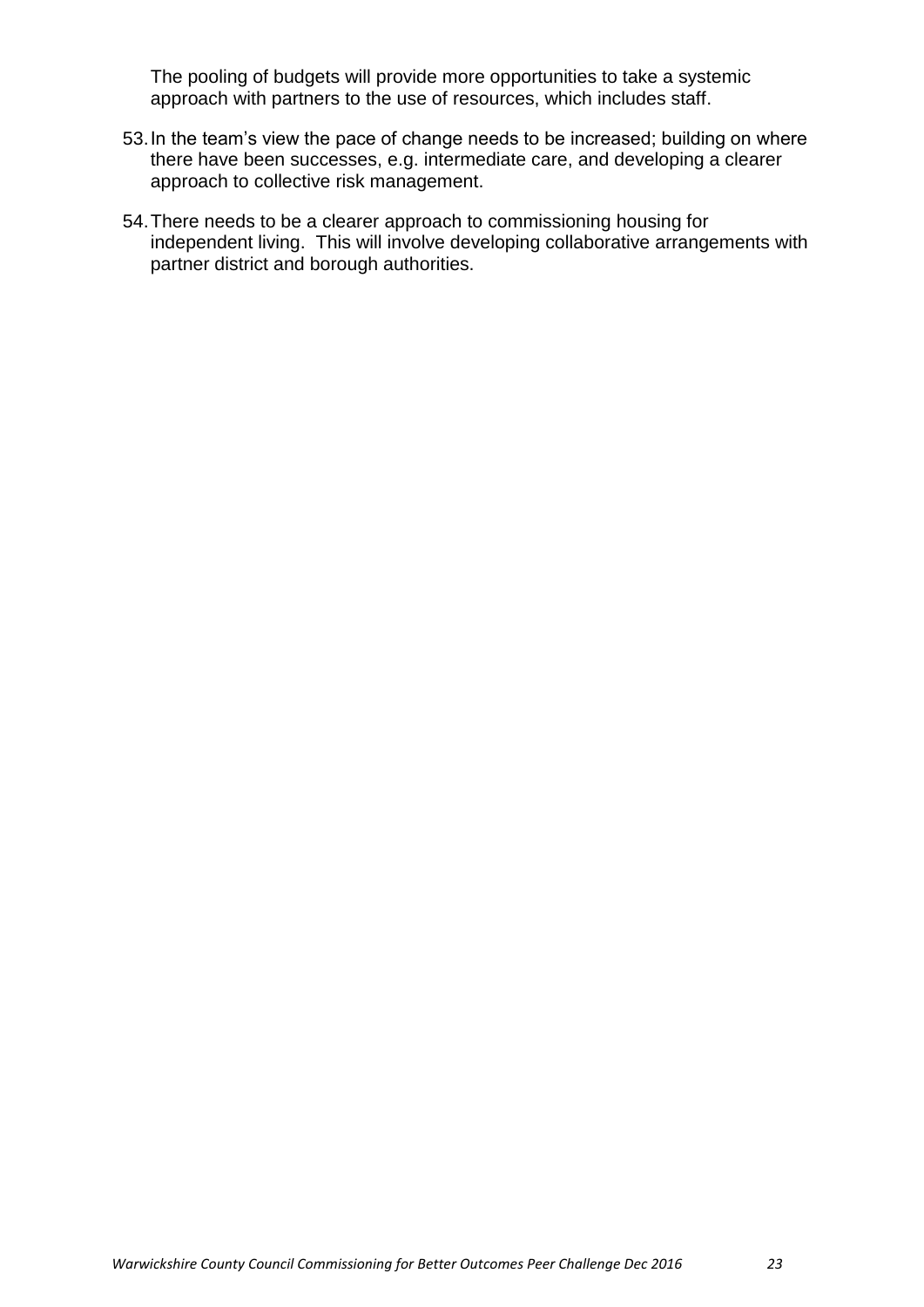## **Moving forward**

- Share the results of this Peer Challenge with as wide an audience as possible – e.g. all those interviewed/invited to take part?
- Pooled budgets!
- Build a collective commissioning ethos between commissioners, operations and central functions
- OD and workforce refresh and update the Warwickshire Way unblock those arteries!
- Strengthen front-door management a strong secondary prevention lead! Build on the potential of the Customer Service Centre
- 55.During the course of the on-site work people who participated in the Challenge expressed to the team a desire to know the findings and what the resulting outcomes will be. People were clearly interested to know how their contributions were going to be used to affect change. There were some positive messages from providers about the commissioning direction and from service users regarding micro-commissioning to make their care more integrated and person centred. However, there were feelings expressed that they were not considered full partners and that more could be done to provide clear, accurate information on which individuals and organisations could then make informed decisions. The team strongly suggest that the findings are circulated widely and that participants continue to be engaged in the process of co-producing improvements.
- 56.There is clearly an opportunity, particularly with health, to consider where and for what budgets can be pooled. This should happen as a matter of urgency and with high level strategic support to ensure that those working at a more operational level understand the significance of what is being done and that barriers to effective integration are swiftly overcome.
- 57.The commissioning ethos within the council and with partners needs to be clearly set out. Once what is trying to be achieved through commissioning is understood by all more time can be spent on more significant projects rather than being kept busy with individual contracts, important though these are.
- 58.There is a need to develop existing projects with greater pace. Health needs to be brought into the on-going development of the MASH as a matter of urgency, which would support integration with partner organisations. The CTB needs to be given greater focus so that a culture of internal integration and the behaviours that support this are rapidly developed.
- 59.The dialogue with residents through the front door interface needs to be consistent and used to help manage demand for services. The information obtained is crucial for ensuring the right level and volume of services are commissioned and that the market works with the council and other partners so that it is capable of meeting predicted future service user needs.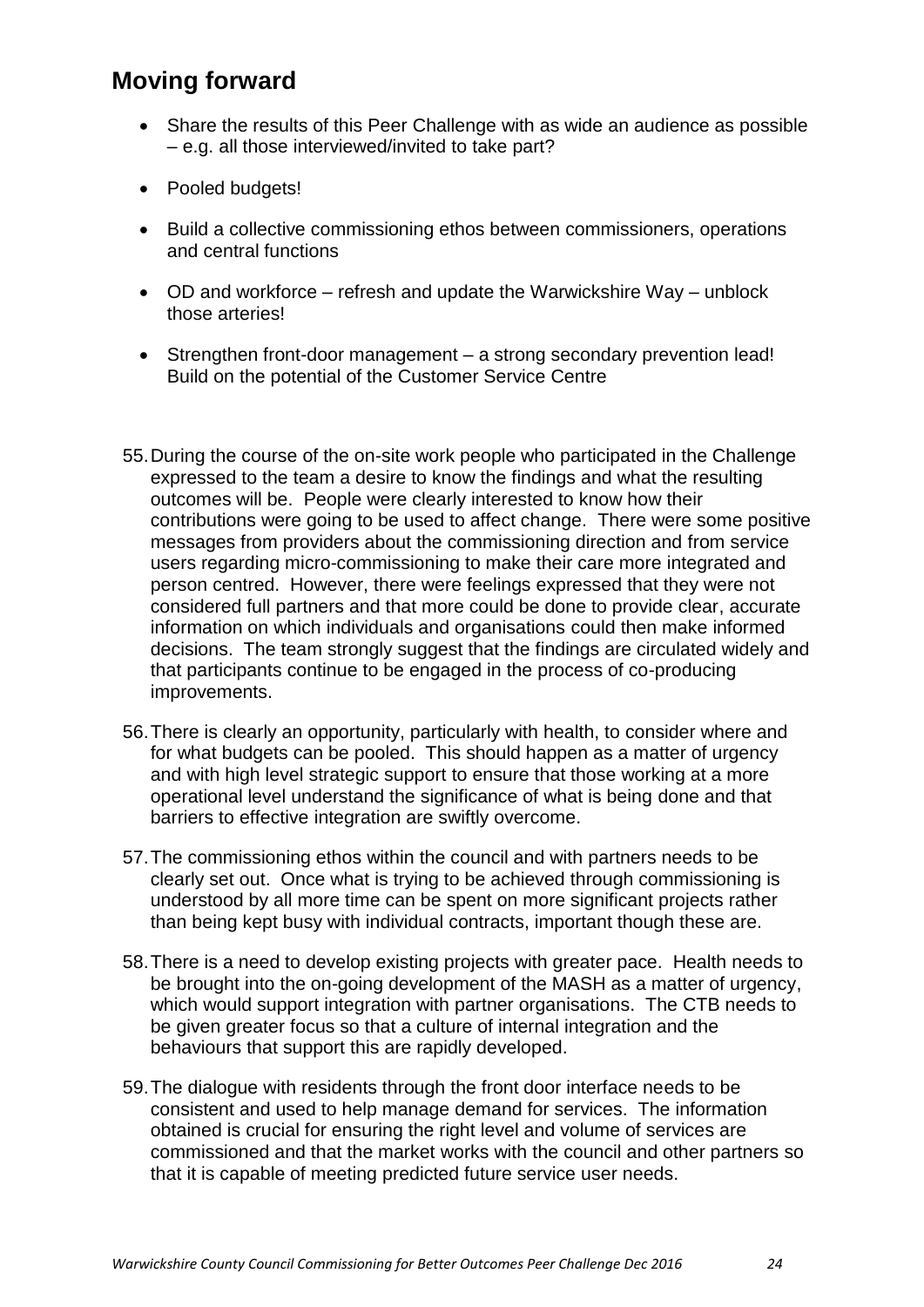## **Contact details**

For more information about this Adults Peer Challenge on Commissioning for Better Outcomes at Warwickshire County Council please contact:

**Jonathan Trubshaw** Review Manager **Local Government Association** Email: [jonathan.trubshaw@btinternet.com](mailto:jonathan.trubshaw@btinternet.com) Tel: 07736509794

**Marcus Coulson** Programme Manager – Adults Peer Challenges **Local Government Association** Email: [marcus.coulson@local.gov.uk](mailto:marcus.coulson@local.gov.uk) Tel: 07766 252 853

For more information on adults peer challenges and peer reviews or the work of the Local Government Association please see our website [http://www.local.gov.uk/peer](http://www.local.gov.uk/peer-challenges/-/journal_content/56/10180/3511083/ARTICLE)[challenges/-/journal\\_content/56/10180/3511083/ARTICLE](http://www.local.gov.uk/peer-challenges/-/journal_content/56/10180/3511083/ARTICLE)

Read the Adults Peer Challenge Reports here [http://www.local.gov.uk/peer](http://www.local.gov.uk/peer-challenges/-/journal_content/56/10180/7375659/ARTICLE)[challenges/-/journal\\_content/56/10180/7375659/ARTICLE](http://www.local.gov.uk/peer-challenges/-/journal_content/56/10180/7375659/ARTICLE)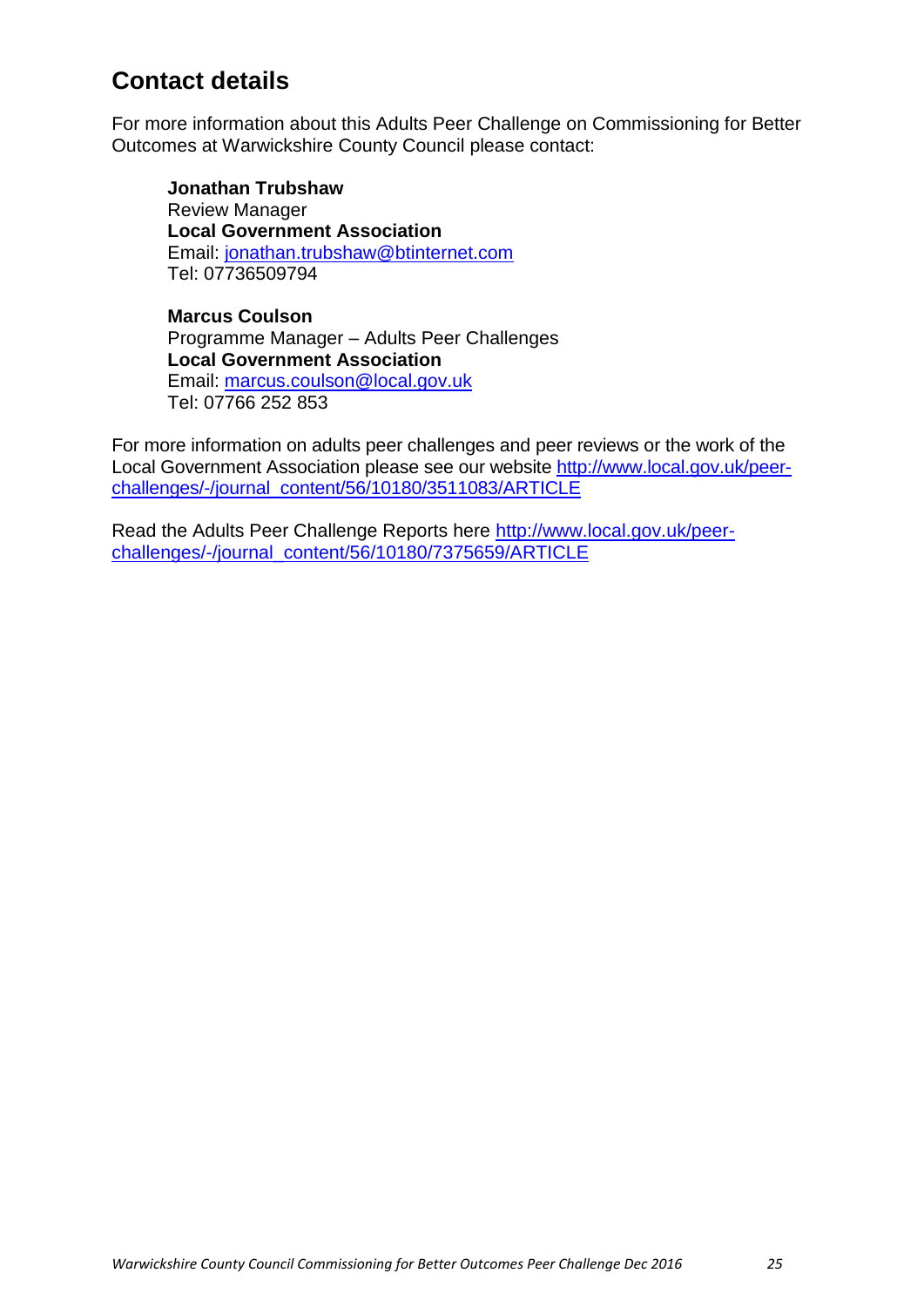# **APPENDICES**

## **Appendix 1: The Commissioning for Better Outcomes Standards**

These standards set out ambitions for what good commissioning is, providing a framework for self- assessment and peer challenge. The nine standards are grouped into three domains. There is considerable overlap between these and all elements need to be in place to achieve person-centred and outcomes-focused commissioning.

| <b>Domain</b>                                | <b>Description</b>                                                                                                                                                                                                                  | <b>Standards</b>                                                                                                           |
|----------------------------------------------|-------------------------------------------------------------------------------------------------------------------------------------------------------------------------------------------------------------------------------------|----------------------------------------------------------------------------------------------------------------------------|
| <b>Person-centred and</b><br>outcome focused | This domain covers the quality of experience of people who<br>use social care services, their families and carers and local<br>communities. It considers the outcomes of social care at<br>both an individual and population level. | 1. Person-centred and focused on outcomes<br>Co-produced with service users, their carers<br>and the wider local community |
| Well led                                     | This domain covers how well led commissioning is by the<br>local authority, including how commissioning of social<br>care is supported by both the wider council and partner<br>organisations.                                      | Well led<br>3.<br>4. A whole system approach<br>Uses evidence about what works                                             |